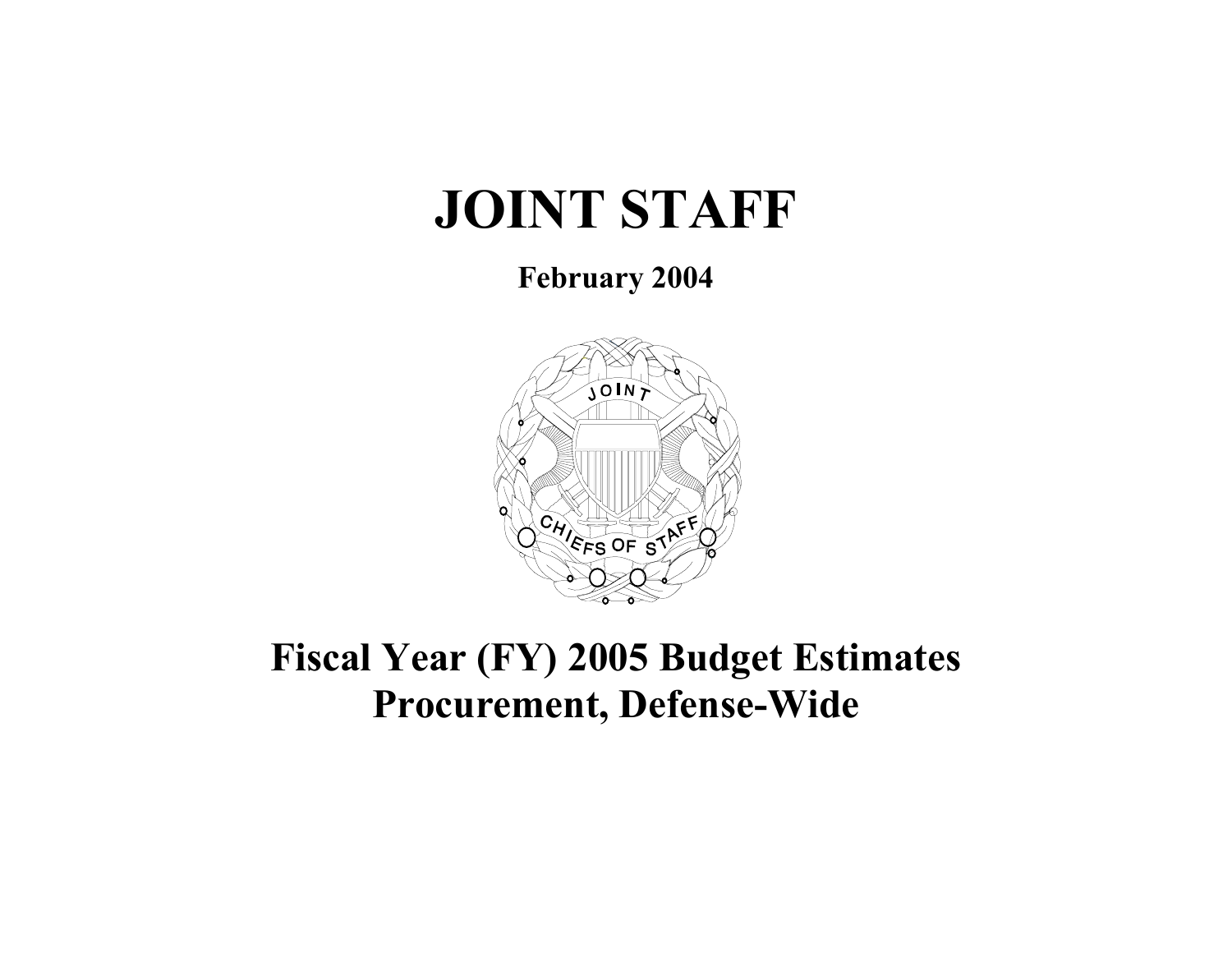### **Exhibit P-1, Procurement Program**

Appropriation: 0300 Procurement, Defense-Wide<br>
Date: February 2004

**Budget Activity:** 01

## (\$ in Millions)

| P-1 Line       | ltem                 | Ident            |     | <b>FY 2003</b> |     | <b>FY 2004</b> |     | <b>FY 2005</b> |
|----------------|----------------------|------------------|-----|----------------|-----|----------------|-----|----------------|
| <u>Item No</u> | Nomenclature         | Code<br><u>.</u> | Qty | Cost           | Oty | Cost           | Qty | <b>Cost</b>    |
| 24             | JCS, Major Equipment |                  | N/A | 41.088         |     | $N/A$ 45.772   | N/A | 47.633         |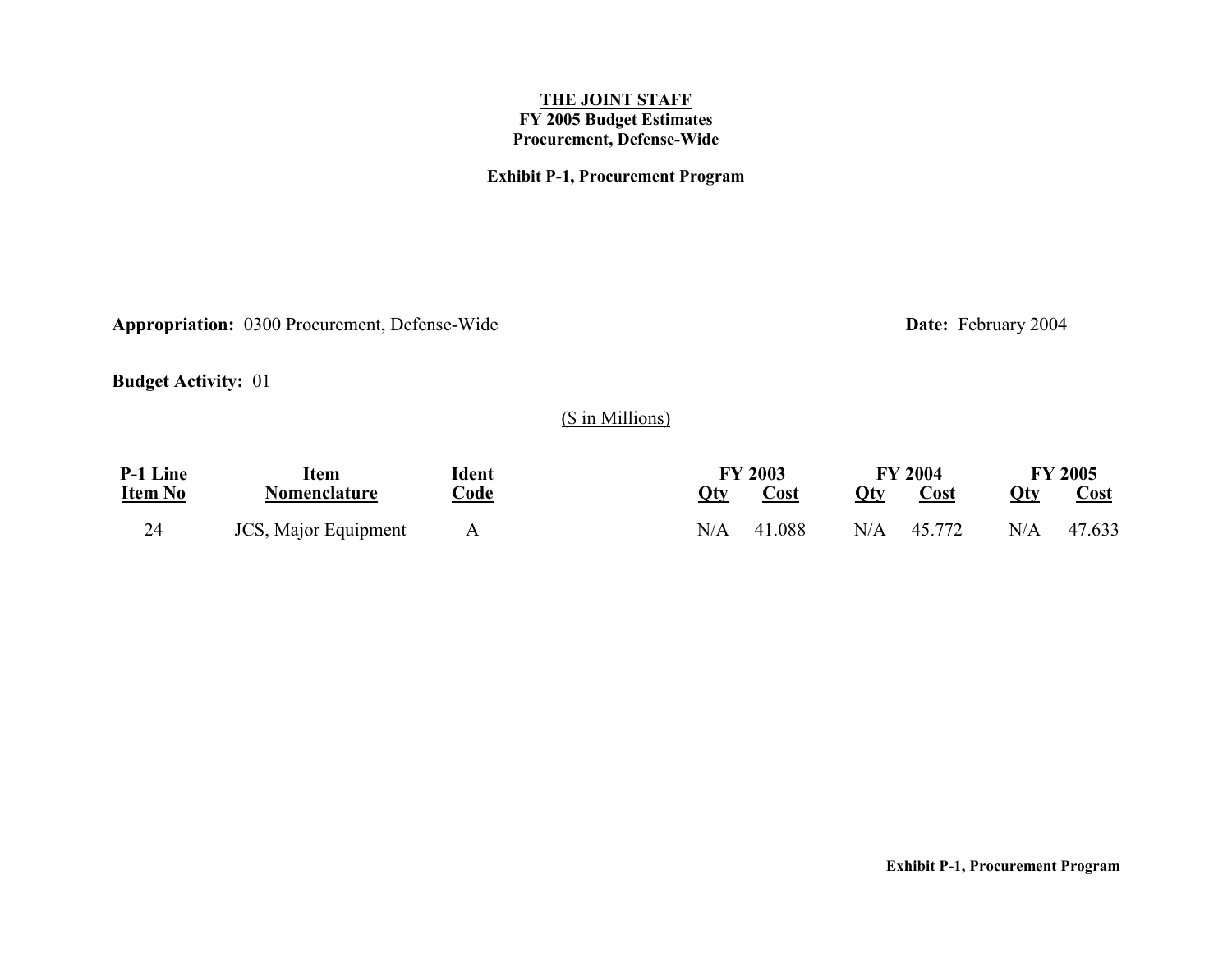#### **Exhibit P-40, Budget Item Justification Sheet**

| Procurement/Defense-Wide/Joint Staff/BA 01 |                  |       |  |         |         |         |                                     |         |         |         |                           | Date: February 2004 |  |
|--------------------------------------------|------------------|-------|--|---------|---------|---------|-------------------------------------|---------|---------|---------|---------------------------|---------------------|--|
|                                            |                  |       |  |         |         |         | P-1 Line Item Nomenclature:         |         |         |         | 24 – JCS, Major Equipment |                     |  |
| Program Element for Code B Items: N/A      |                  |       |  |         |         |         | Other Related Program Elements: N/A |         |         |         |                           |                     |  |
|                                            |                  |       |  |         |         |         |                                     |         |         |         |                           |                     |  |
|                                            | (\$ in Millions) |       |  |         |         |         |                                     |         |         |         |                           |                     |  |
|                                            |                  |       |  |         |         |         |                                     |         |         |         |                           |                     |  |
|                                            | ID               | Prior |  |         |         |         |                                     |         |         |         | To                        |                     |  |
|                                            | Code             | Years |  | FY 2003 | FY 2004 | FY 2005 | FY 2006                             | FY 2007 | FY 2008 | FY 2009 | Complete                  | Total               |  |
| Total Joint Staff                          | A                |       |  | 41.088  | 45.772  | 47.633  | 49.103                              | 52.328  | 33.362  | 33.791  | <b>TBD</b>                | <b>TBD</b>          |  |
|                                            |                  |       |  |         |         |         |                                     |         |         |         |                           |                     |  |

#### **Description:**

The Joint Staff major equipment includes the following programs:

1. The **Combatant Commands Command and Control Initiatives Program (C2IP)** provides the Combatant Commands a capability to implement timely, low-cost, nearterm improvements to their command and control systems. These funds are used to adapt and evolve existing command and control systems to meet unique requirements that arise due to unforeseen situations. Immediate funding for such requirements result in discernible improvements in the readiness and combat capability of the commands by virtue of the Combatant Commanders' enhanced ability to command and control their forces.

2. The **Combating Terrorism Readiness Initiatives Fund (CbT RIF)** provides a means for Combatant Commands to react to unanticipated requirements from changes in terrorist threat level or force protection doctrine or standards. The primary focus of CbT RIF is physical security equipment, physical security site improvements, and security investigative matters. Examples of physical security equipment include such items as surveillance and intrusion detection systems, communication systems, X-ray machines, and electronic security systems.

3. The **Joint Analytical Model Improvement Program (JAMIP)** addresses the significant limitations of existing theater-level simulations to provide analytic support to senior officials. JAMIP involves a four-pronged approach to upgrade the capability of joint modeling to accurately assess the capabilities of our forces and programs to execute U.S. strategy within the constraints of resources. JAMIP funding is required to continue development of the top-priority joint warfare models and to provide data support for the integration and enhancement of existing models as directed by the Deputy Secretary of Defense and endorsed by the Vice Chairman of the Joint Chiefs of **Staff.** 

4. **Joint Warrior Interoperability Demonstrations (JWID)** provide focus and visibility into resolving Command, Control, Communications, and Computer (C4) interoperability issues and provide organizing principles, techniques, and procedures for achieving information superiority as envisioned by Joint Vision 2020 (JV 2020). The Joint Staff's Global Information Grid (GIG) stresses interoperability and JWID leverages the rapid pace of C4 technology advancements.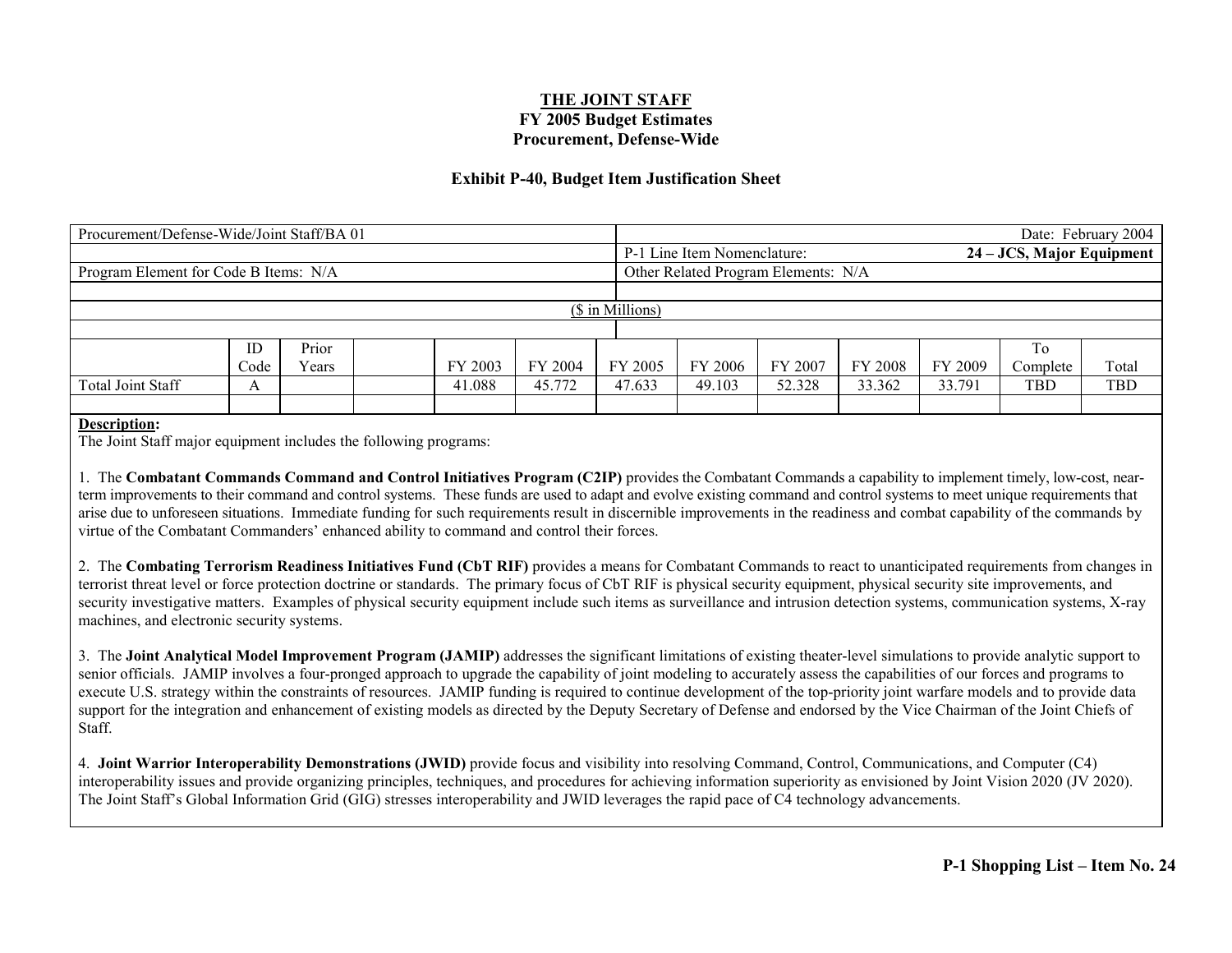#### **Exhibit P-40, Budget Item Justification Sheet**

| Procurement/Defense-Wide/Joint Staff/BA 01 |      |       |         |                                                          |                  |                                     |         |         |         |          | Date: February 2004 |
|--------------------------------------------|------|-------|---------|----------------------------------------------------------|------------------|-------------------------------------|---------|---------|---------|----------|---------------------|
|                                            |      |       |         | 24 – JCS, Major Equipment<br>P-1 Line Item Nomenclature: |                  |                                     |         |         |         |          |                     |
| Program Element for Code B Items: N/A      |      |       |         |                                                          |                  | Other Related Program Elements: N/A |         |         |         |          |                     |
|                                            |      |       |         |                                                          |                  |                                     |         |         |         |          |                     |
|                                            |      |       |         |                                                          | (\$ in Millions) |                                     |         |         |         |          |                     |
|                                            |      |       |         |                                                          |                  |                                     |         |         |         |          |                     |
|                                            | ID   | Prior |         |                                                          |                  |                                     |         |         |         | To       |                     |
|                                            | Code | Years | FY 2003 | FY 2004                                                  | FY 2005          | FY 2006                             | FY 2007 | FY 2008 | FY 2009 | Complete | Total               |
| Total Joint Staff                          | A    |       | 41.088  | 45.772                                                   | 47.633           | 49.103                              | 52.328  | 33.362  | 33.791  | TBD      | TBD                 |
|                                            |      |       |         |                                                          |                  |                                     |         |         |         |          |                     |

#### **Description (continued):**

5. **Management Headquarters** provides procurement funds for miscellaneous equipment purchases for the Joint Staff, including the Joint Staff Information Network (JSIN). JSIN is the network infrastructure that provides crucial decision-making information affecting military operations in support of the Chairman of the Joint Chiefs of Staff and the Joint Staff. JSIN improves the action processing system for faster coordination of critical classified and unclassified issues with Combatant Commands, Services, and Agencies. The JSIN satisfies office automation requirements such as collaborative planning tools, action package preparation and tracking, automated message handling, local area networking, word processing, and electronic mail with attachments through integrated suites of hardware and software, including, desktop computers, monitors, printers, scanners, network servers, etc.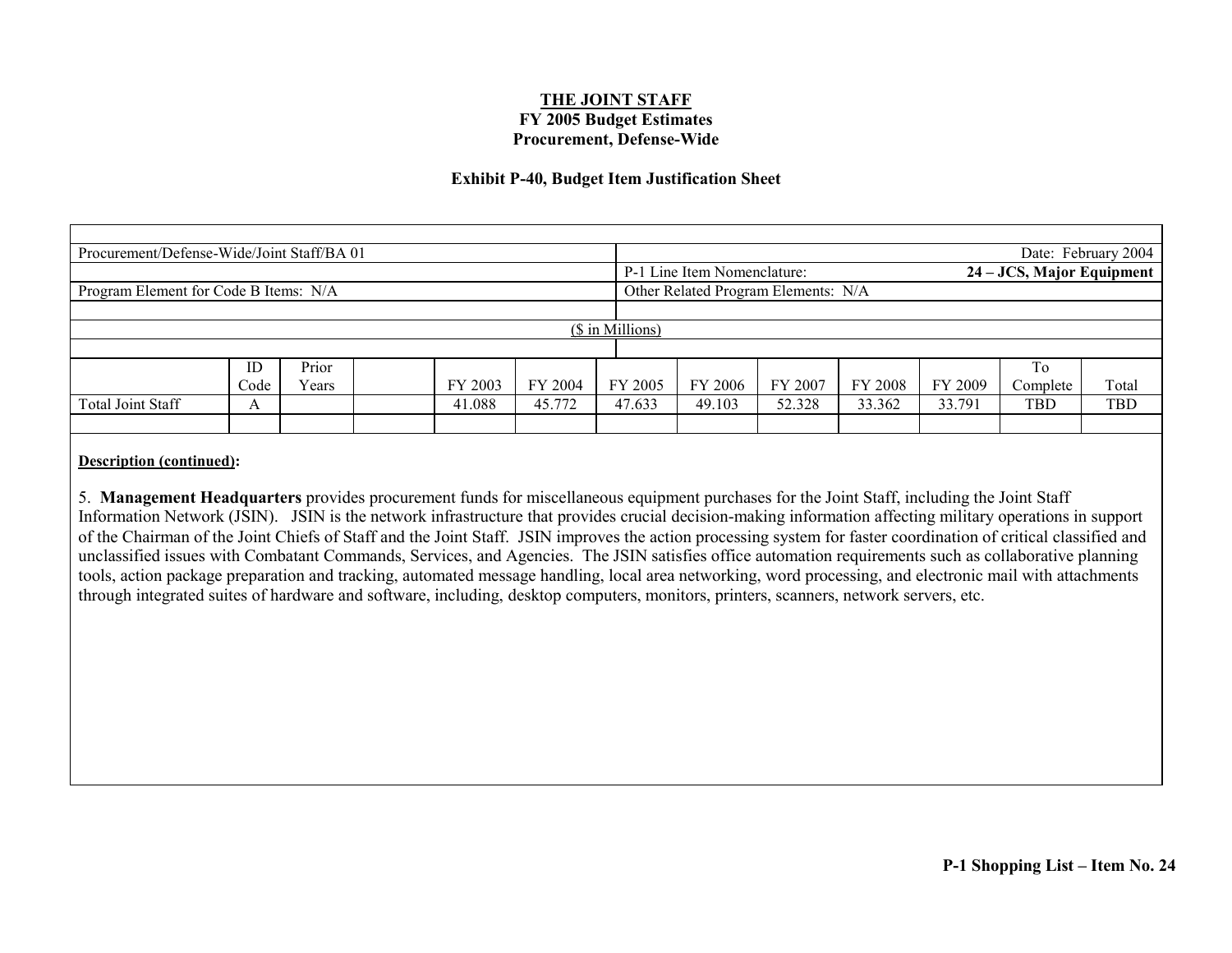#### **Exhibit P-5, Cost Analysis**

Procurement/Defense-Wide/Joint Staff/BA 01 P-1 Line Item Nomenclature: 24 – JCS, Major Equipment

Weapon System: N/A Date: February 2004

|                                                                                                                        | (\$ in Millions)                    |                                     |                                     |                                     |                              |                                     |                                     |
|------------------------------------------------------------------------------------------------------------------------|-------------------------------------|-------------------------------------|-------------------------------------|-------------------------------------|------------------------------|-------------------------------------|-------------------------------------|
| <b>WBS Cost Elements</b>                                                                                               | <b>Total Cost</b><br><b>FY 2003</b> | <b>Total Cost</b><br><b>FY 2004</b> | <b>Total Cost</b><br><b>FY 2005</b> | <b>Total Cost</b><br><b>FY 2006</b> | <b>Total Cost</b><br>FY 2007 | <b>Total Cost</b><br><b>FY 2008</b> | <b>Total Cost</b><br><b>FY 2009</b> |
| Combatant Commands Cmd & Control Initiatives Program<br>$(C2IP) - PE 0201135J$                                         | 9.615                               | 9.540                               | 9.612                               | 9.790                               | 9.963                        | 10.159                              | 10.324                              |
| *Planning and Decision Aid System (PDAS) –<br>PE 0208043J                                                              | 1.143                               | 1.138                               | 1.138                               | 1.159                               | 1.179                        | 1.203                               | 1.222                               |
| Combating Terrorism Readiness Initiative Fund (CbT RIF)<br>$-$ PE 0208047J                                             | 18.535                              | 23.355                              | 24.420                              | 25.364                              | 28.254                       | 8.786                               | 8.762                               |
| Joint Analytical Model Improvement Program (JAMIP) -<br>PE 0208052J                                                    | .397                                | .390                                | .395                                | .403                                | .409                         | .417                                | .424                                |
| Joint Warrior Interoperability Demonstration (JWID) –<br>PE 0303149J                                                   | .264                                | .263                                | .244                                | .248                                | .262                         | .277                                | .276                                |
| Management Headquarters - PE 0902298J<br>Office of Chief Information Officer (OCIO) & Other<br>Management Headquarters | 10.242                              | 10.213                              | 10.959                              | 11.230                              | 11.305                       | 11.544                              | 11.791                              |
| Joint Analysis Support<br>Joint Analysis Suite<br><b>Total Management Headquarters</b>                                 | .793<br><u>.099</u><br>11.134       | .781<br>.092<br>11.086              | .779<br><u>.086</u><br>11.824       | .805<br>.104<br>12.139              | .833<br>.123<br>12.261       | .851<br><u>.125</u><br>12.520       | .865<br>.127<br>12.783              |
| <b>GRAND TOTAL</b>                                                                                                     | 41.088                              | 45.772                              | 47.633                              | 49.103                              | 52.328                       | 33.362                              | 33.791                              |

**\*Note**: PLANNING AND DECISION AID SYSTEM (PDAS) is a protected Secretary of Defense-approved Special Access Program. Justification and description will be submitted under a separate cover.

**P-1 Shopping List – Item No. 24**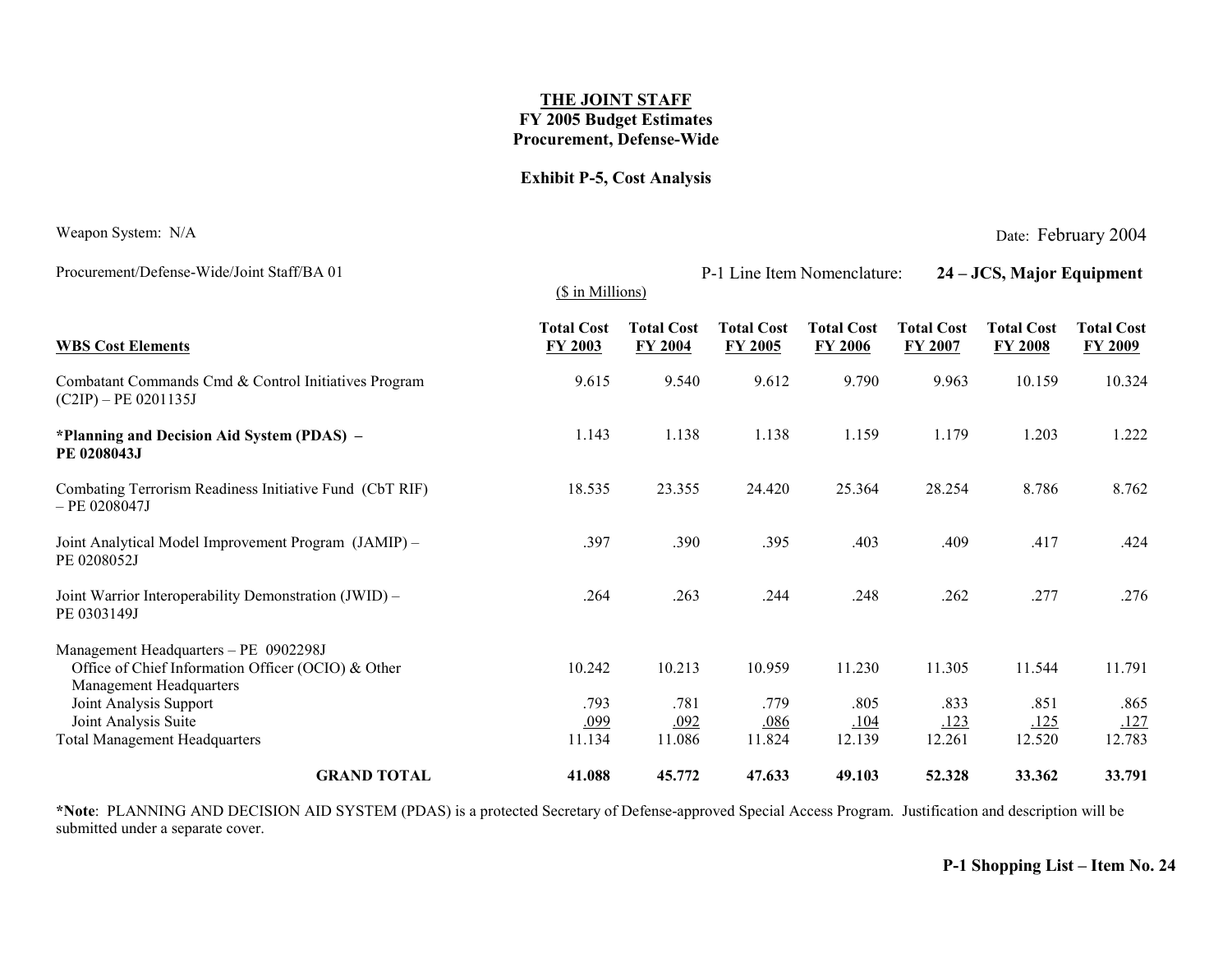#### **Exhibit P-5a, Procurement History and Planning**

Weapon System: N/A Date: February 2004

Procurement/Defense-Wide/Joint Staff/BA 01

P-1 Line Item Nomenclature:

### **24 – JCS, Major Equipment** - **Combatant Commands Cmd & Control Initiatives Program (C2IP)** (\$ in Millions)

| <b>WBS COST ELEMENTS</b>   | Qty     | Unit<br>Cost | Location<br>of PCO | <b>RFP</b><br><b>Issue Date</b> | Contract<br>Method/Type | Contractor/<br><b>Location</b> | <b>Award Date</b> | Date of<br><b>First Delivery</b> | <b>Tech Data</b><br><b>Available</b> | Date Rev<br><b>Available</b> |
|----------------------------|---------|--------------|--------------------|---------------------------------|-------------------------|--------------------------------|-------------------|----------------------------------|--------------------------------------|------------------------------|
| <b>FY 2003</b>             |         |              |                    |                                 |                         |                                |                   |                                  |                                      |                              |
| <b>USCENTCOM</b>           | Various |              | Various            | Various                         | Various                 | Various                        | Various           | Various                          | N <sub>o</sub>                       | Various                      |
| <b>USEUCOM</b>             | Various |              | Various            | Various                         | Various                 | Various                        | Various           | Various                          | N <sub>0</sub>                       | Various                      |
| <b>USJFCOM</b>             | Various |              | Various            | Various                         | Various                 | Various                        | Various           | Various                          | No                                   | Various                      |
| <b>USPACOM</b>             | Various |              | Various            | Various                         | Various                 | Various                        | Various           | Various                          | No                                   | Various                      |
| <b>USSOUTHCOM</b>          | Various |              | Various            | Various                         | Various                 | Various                        | Various           | Various                          | N <sub>0</sub>                       | Various                      |
| <b>USNORTHCOM</b>          | Various |              | Various            | Various                         | Various                 | Various                        | Various           | Various                          | N <sub>0</sub>                       | Various                      |
| <b>USSOCOM</b>             | Various |              | Various            | Various                         | Various                 | Various                        | Various           | Various                          | No                                   | Various                      |
| <b>USSTRATCOM</b>          | Various |              | Various            | Various                         | Various                 | Various                        | Various           | Various                          | N <sub>0</sub>                       | Various                      |
| <b>USTRANSCOM</b>          | Various |              | Various            | Various                         | Various                 | Various                        | Various           | Various                          | N <sub>0</sub>                       | Various                      |
| <b>FY 2003 GRAND TOTAL</b> |         | 9.615        |                    |                                 |                         |                                |                   |                                  |                                      |                              |
| <b>FY 2004</b>             |         |              |                    |                                 |                         |                                |                   |                                  |                                      |                              |
| <b>USCENTCOM</b>           | Various |              | Various            | Various                         | Various                 | Various                        | Various           | Various                          | No                                   | Various                      |
| <b>USEUCOM</b>             | Various |              | Various            | Various                         | Various                 | Various                        | Various           | Various                          | N <sub>0</sub>                       | Various                      |
| <b>USJFCOM</b>             | Various |              | Various            | Various                         | Various                 | Various                        | Various           | Various                          | N <sub>0</sub>                       | Various                      |
| <b>USPACOM</b>             | Various |              | Various            | Various                         | Various                 | Various                        | Various           | Various                          | No                                   | Various                      |
| <b>USSOUTHCOM</b>          | Various |              | Various            | Various                         | Various                 | Various                        | Various           | Various                          | N <sub>0</sub>                       | Various                      |
| <b>USNORTHCOM</b>          | Various |              | Various            | Various                         | Various                 | Various                        | Various           | Various                          | No                                   | Various                      |
| <b>USSOCOM</b>             | Various |              | Various            | Various                         | Various                 | Various                        | Various           | Various                          | N <sub>0</sub>                       | Various                      |
| <b>USSTRATCOM</b>          | Various |              | Various            | Various                         | Various                 | Various                        | Various           | Various                          | N <sub>0</sub>                       | Various                      |
| <b>USTRANSCOM</b>          | Various |              | Various            | Various                         | Various                 | Various                        | Various           | Various                          | N <sub>0</sub>                       | Various                      |
|                            |         |              |                    |                                 |                         |                                |                   |                                  |                                      |                              |

**FY 2004 GRAND TOTAL** 9.540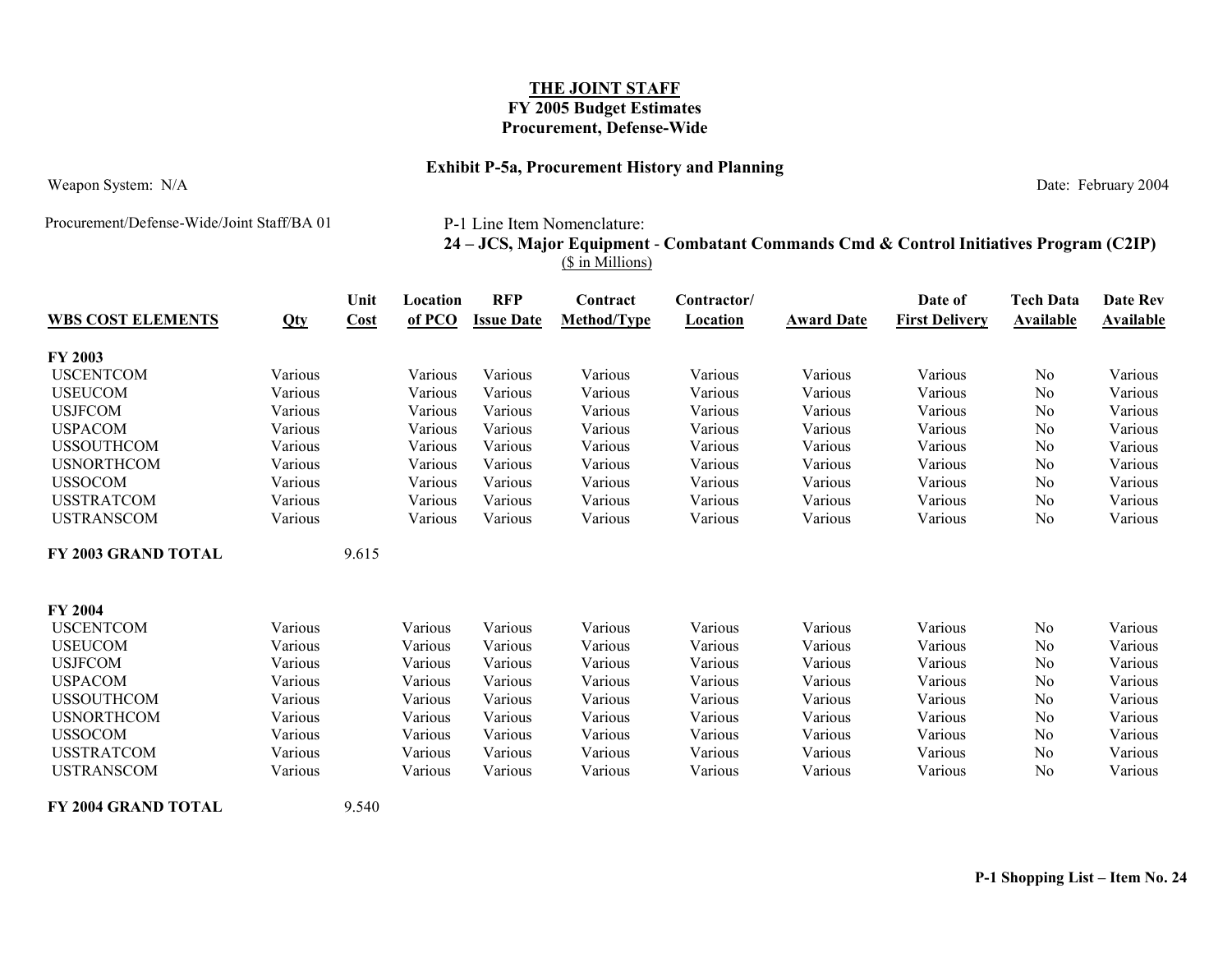#### **Exhibit P-5a, Procurement History and Planning**

Weapon System: N/A Date: February 2004

Procurement/Defense-Wide/Joint Staff/BA 01 P-1 Line Item Nomenclature:

### **24 – JCS, Major Equipment** - **Combatant Commands Cmd & Control Initiatives Program (C2IP)** (\$ in Millions)

| <b>WBS COST ELEMENTS</b> | Qty     | Unit<br>Cost | Location<br>of PCO | <b>RFP</b><br><b>Issue Date</b> | Contract<br><b>Method/Type</b> | Contractor/<br>Location | <b>Award Date</b> | Date of<br><b>First Delivery</b> | <b>Tech Data</b><br>Available | <b>Date Rev</b><br>Available |
|--------------------------|---------|--------------|--------------------|---------------------------------|--------------------------------|-------------------------|-------------------|----------------------------------|-------------------------------|------------------------------|
| <b>FY 2005</b>           |         |              |                    |                                 |                                |                         |                   |                                  |                               |                              |
| <b>USCENTCOM</b>         | Various |              | Various            | Various                         | Various                        | Various                 | Various           | Various                          | N <sub>0</sub>                | Various                      |
| <b>USEUCOM</b>           | Various |              | Various            | Various                         | Various                        | Various                 | Various           | Various                          | N <sub>0</sub>                | Various                      |
| <b>USJFCOM</b>           | Various |              | Various            | Various                         | Various                        | Various                 | Various           | Various                          | N <sub>0</sub>                | Various                      |
| <b>USPACOM</b>           | Various |              | Various            | Various                         | Various                        | Various                 | Various           | Various                          | N <sub>0</sub>                | Various                      |
| <b>USSOUTHCOM</b>        | Various |              | Various            | Various                         | Various                        | Various                 | Various           | Various                          | N <sub>0</sub>                | Various                      |
| <b>USNORTHCOM</b>        | Various |              | Various            | Various                         | Various                        | Various                 | Various           | Various                          | N <sub>0</sub>                | Various                      |
| <b>USSOCOM</b>           | Various |              | Various            | Various                         | Various                        | Various                 | Various           | Various                          | N <sub>0</sub>                | Various                      |
| <b>USSTRATCOM</b>        | Various |              | Various            | Various                         | Various                        | Various                 | Various           | Various                          | N <sub>0</sub>                | Various                      |
| <b>USTRANSCOM</b>        | Various |              | Various            | Various                         | Various                        | Various                 | Various           | Various                          | N <sub>0</sub>                | Various                      |

**FY 2005 GRAND TOTAL** 9.612

**Remarks:** The C2IP provides the Combatant Commands a capability to implement timely, low-cost, near-term improvements to their command and control systems. These funds are used to adapt and evolve existing command and control systems to meet unique requirements that arise due to unforeseen situations. The immediate funding for such requirements result in discernible improvements in the readiness and combat capability of the commands by virtue of the Combatant Commands' enhanced ability to command and control their forces.

**FY 2003 Accomplishments.** Out of 82 C2IP project requests in FY 2003, 62 were approved for funding. Funds were available for 42 procurement projects. Examples of some of these projects were:

USCENTCOM: Personnel Recovery Mission Software, Troposphere/Satellite Support Radio, Promina 800, Containerized Joint Worldwide Intelligence Communications System (JWICS);

USEUCOM: Enhanced Flyaway/Mobile Satellite System, Deployable Humanitarian Assistance Survey Team / Reception, Staging, Onward Movement, and Integration (HAST/RSOI) Communications Suite, Spectrum XXI Coalition Server;

USJFCOM: Information Assurance Network, Multi-Link Management and Joint Tactical Information Display System (JTIDS) line-of-sight capability, Multi-Link Advanced Joint Interface Capability;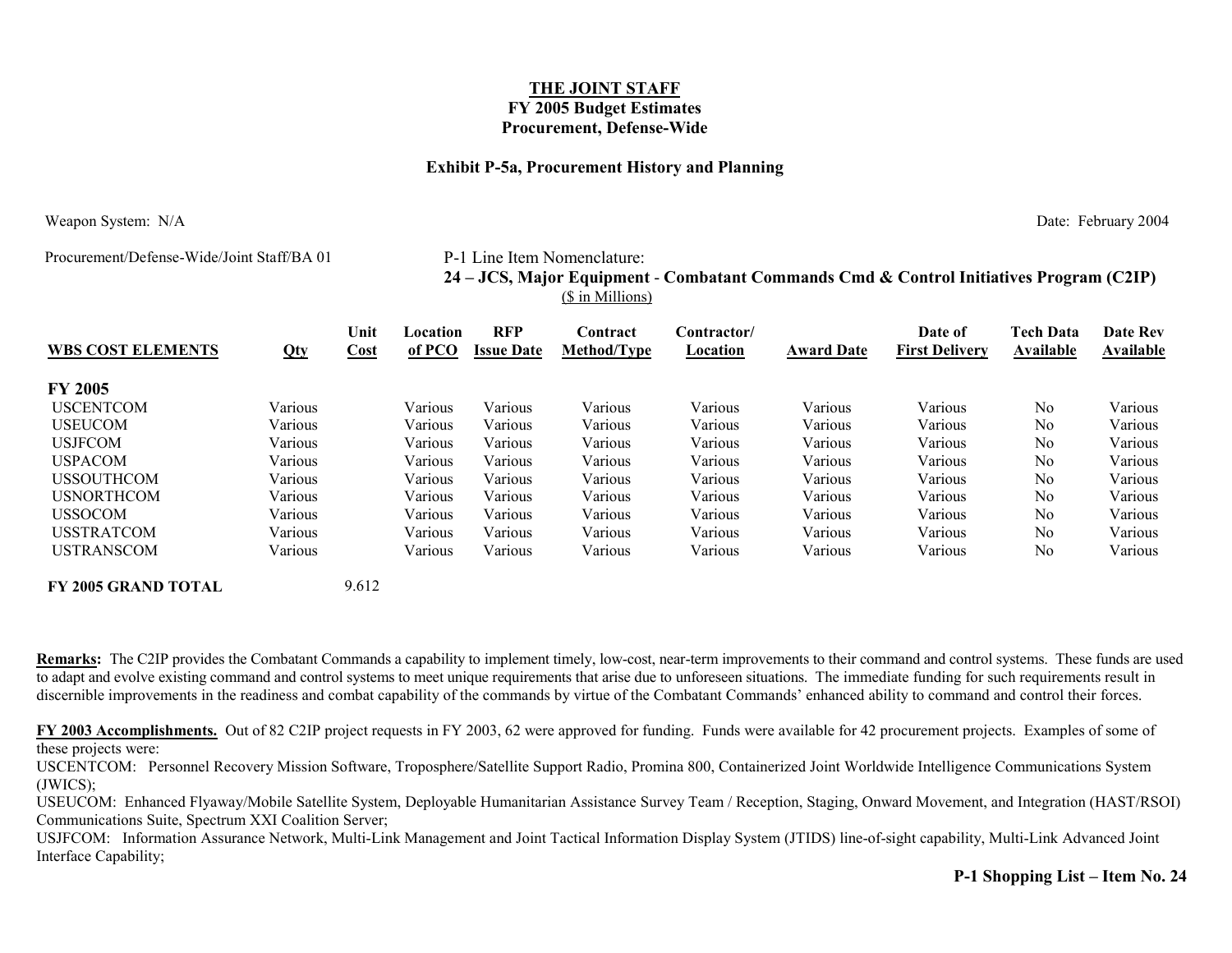#### **Exhibit P-5a, Procurement History and Planning**

Weapon System: N/A Date: February 2004

Procurement/Defense-Wide/Joint Staff/BA 01 P-1 Line Item Nomenclature:

**24 – JCS, Major Equipment** - **Combatant Commands Cmd & Control Initiatives Program (C2IP)**

USPACOM: Command and control equipment to establish a U.S. Forces Korea (USFK) Command Post, USFK Ultra-High Frequency (UHF) SATCOM C2I Network; USSOCOM: Ruggedized Tactical Computer System, Technical Control Upgrades, High Frequency (HF) Radio Base Station, C2 Integration Kit; USNORTHCOM: Secure Telephone Equipment for EOD Companies;

USTRANSCOM: C-130 In-Theater Communication Systems, Radio Frequency (RF) Microwave Suites (2 sets).

**FY 2004 Planned Program.** Fifty-three C2IP project requests were validated for FY 2004. Examples of some of these procurement projects are: USCENTCOM: 12 Intrusion Detection Sensors, Troposphere/Satellite Support Radio sets in support of Joint Coalition, Joint Operations C2 Center, AN/VRC-103 Radios; USJFCOM: Host-based Intrusion Detection capability;

USNORTHCOM: Enhanced Traffic Management System and Integration;

USPACOM: Battalion Imagery Operational Capability, Network Bandwidth Increase, Tactical FASTLANE (TACLANE) IP Encryptor to support Combined Forces Command (CFC), Deployable Coalition Network Infrastructure;

USSOCOM: C-130 Escape Hatch Mounted International Mobile Satellite Organization (INMARSAT) Antenna, Procurement & upgrade to establish a Crisis Action Team; USSTRATCOM: Install Secure Global Network Communication of Interest node, Airborne Digital Information Systems MODEM, Air & Missile Defense Software Interoperability; USTRANSCOM: Joint Flow & Analysis System for Transportation Development, Certificate Facility Equipment, HQ Air Mobility Command Tactical Air Control Center (AMC/TACC) SIPRNET Portal.

**FY 2005 Planned Program.** From the inception of the C2IP program in 1980, the guiding principal for approval and funding Combatant Command C2 projects has been to resolve unforeseen and emergent problems that must be addressed quickly. This again will be the mainstay for FY 2005 and beyond. During the Global War on Terrorism and other contingency operations, command and control remains a crucial factor for the overall success. These operations have identified and continue to identify new, emergent C2 requirements in Joint Operations, as well as in operations involving our allies. Funding for the C2IP program remains a vital factor in "filling any gaps" in command and control. Funds will continue to be used to fund emergent, unforeseen Combatant Command requirements.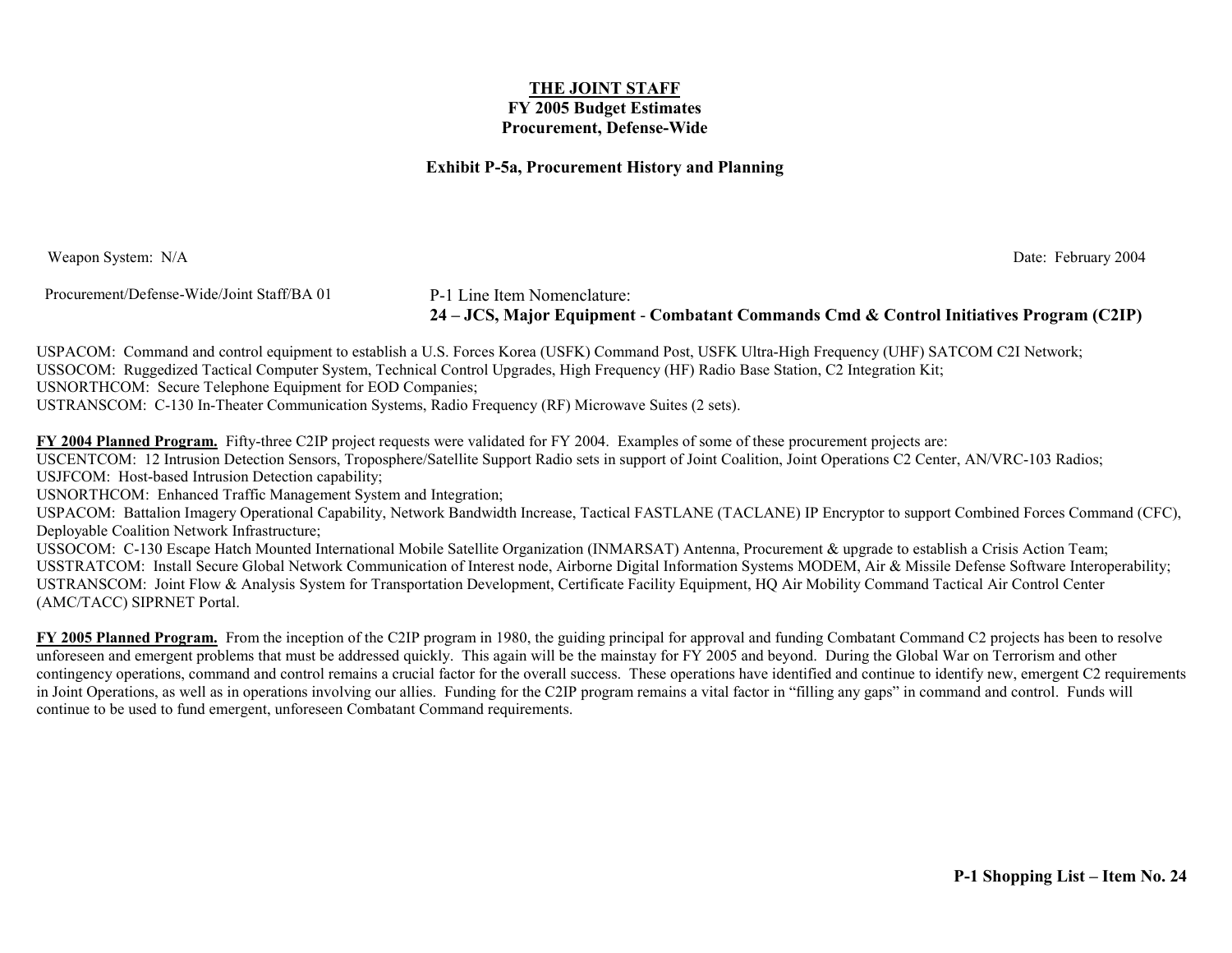#### **Exhibit P-5a, Procurement History and Planning**

Weapon System: N/A Date: February 2004

Procurement/Defense-Wide/Joint Staff/BA 01 P-1 Line Item Nomenclature:

**24 – JCS, Major Equipment** - **Combating Terrorism Readiness Initiatives Fund (CbT RIF)**

#### (\$ in Millions)

| <b>WBS COST ELEMENTS</b> | Qty     | Unit<br>Cost | Location<br>of PCO | <b>RFP</b><br><b>Issue Date</b> | <b>Contract</b><br><b>Method/Type</b> | Contractor/<br>Location | <b>Award Date</b> | Date of<br><b>First Delivery</b> | <b>Tech Data</b><br>Available | <b>Date Rev</b><br>Available |
|--------------------------|---------|--------------|--------------------|---------------------------------|---------------------------------------|-------------------------|-------------------|----------------------------------|-------------------------------|------------------------------|
| FY 2003 Grand Total      | Various | 18.535       | Various            | Various                         | Various                               | Various                 | Various           | Various                          | N/A                           | N/A                          |
| FY 2004 Grand Total      | Various | 23.355       | Various            | Various                         | Various                               | Various                 | Various           | Various                          | N/A                           | N/A                          |
| FY 2005 Grand Total      | Various | 24.420       | Various            | Various                         | Various                               | Various                 | Various           | Various                          | N/A                           | N/A                          |

**Remarks:** CbT RIF funds emergency and emergent high-priority CbT requirements. It provides the Chairman of the Joint Chiefs of Staff and Combatant Commands a means to quickly respond to unanticipated requirements from changes in terrorist threat level, force protection doctrine or standards, and other critical Combatant Command Antiterrorism requirements. The primary focus of CbT RIF is on physical security equipment, physical security site improvements, and security investigative matters. The Department of Defense originally anticipated the program would mature and the Services would better identify and fund Combatant Commands requirements. However, the USS COLE Commission recommended additional funds be made available beginning in FY 2002 to address emergent and emergency combating terrorism requirements to provide the means and flexibility for the Chairman and Combatant Commands to rapidly respond to emerging threats. Increases in FY 2003-2007 are a result of increased force protection levels since the 11 September 2001 terrorist attacks on the United States and the creation of USNORTHCOM. All Combatant Commanders areas of operations are experiencing increased force protection threat levels, including units in the continental United States now eligible to receive this funding under USNORTHCOM.

#### **FY 2003 Accomplishments.**

USCENTCOM's wide-area surveillance thermal imaging FLIR, biometrics identification system, armored vans, x-ray inspection system, thermal imager, Giant Voice (mass notification) system, and access control system;

USEUCOM's mobile vehicle x-ray system and base security package;

USJFCOM's base security package, access gates and rotating wedge barrier;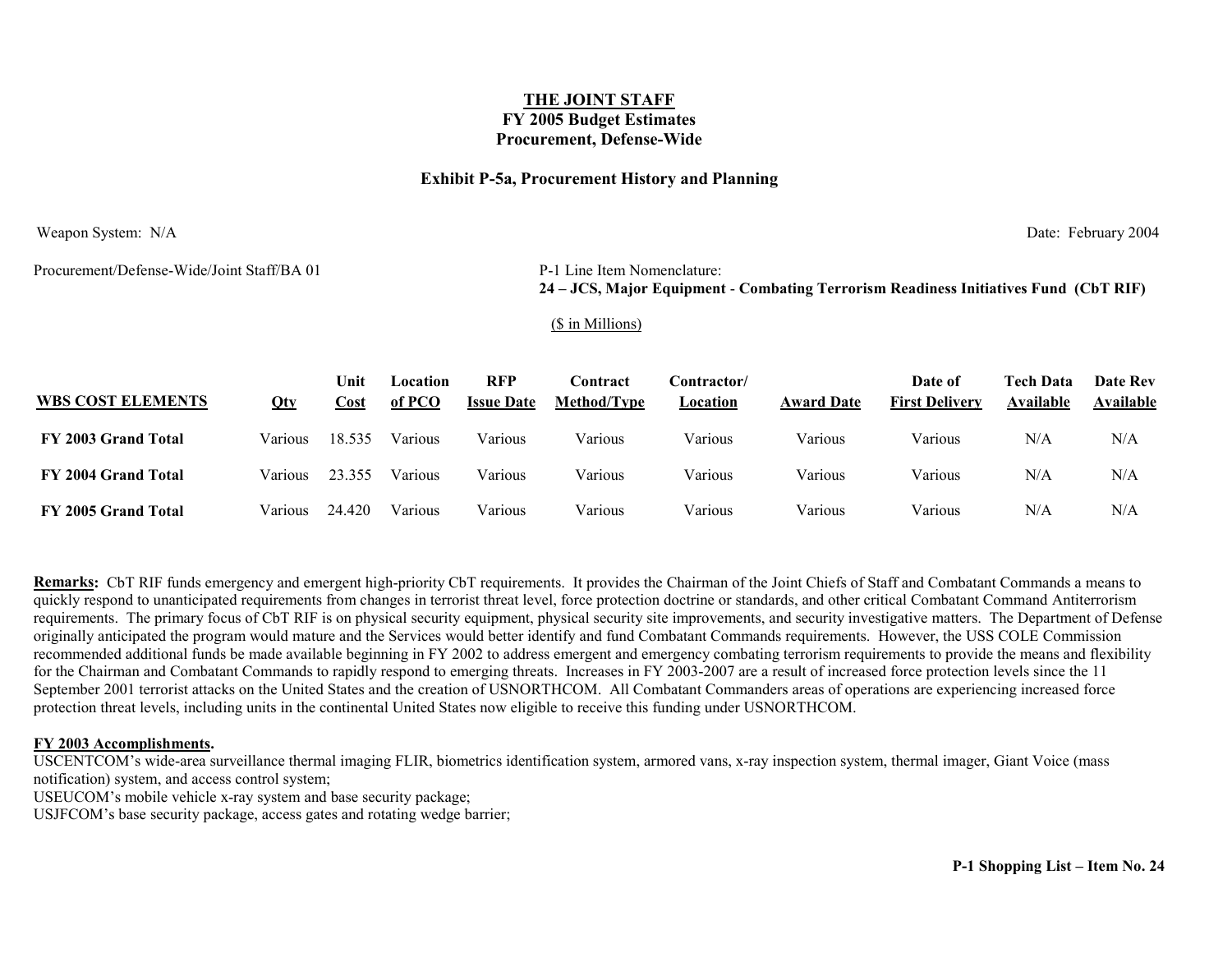#### **Exhibit P-5a, Procurement History and Planning**

Weapon System: N/A Date: February 2004

Procurement/Defense-Wide/Joint Staff/BA 01 P-1 Line Item Nomenclature:

**24 – JCS, Major Equipment** - **Combating Terrorism Readiness Initiatives Fund (CbT RIF)**

USPACOM's mass alerting system, physical security site improvement, and tactical automated security system; USSOUTHCOM's light armored vehicles; USNORTHCOM's intrusion detection system; USSOCOM's intrusion detection system; USSTRATCOM's CCTV/thermal imaging security system and chemical detection system; USTRANSCOM's intrusion barrier system.

#### **FY 2004 Accomplishments.**

USNORTHCOM's perimeter intrusion detection system, window upgrades; USPACOM's mobile perimeter tower observation posts, windows mylar glazing, CCTV with intrusion detection, security barrier system, redesign main gate, and explosive containment vessel; USSOCOM's fences and perimeter surveillance CCTV.

**FY 2005 Planned Program.** The FY 2005 procurement funding will be used to fund Combatant Commands' emergency and emergent high-priority combating terrorism requirements. As all funding will be used to react to unforeseen requirements – from changes in a terrorist threats, threat levels, force protection doctrine/standards, as well as unanticipated requirements identified as a result of vulnerability assessments, tactical operations, and exercising antiterrorism (AT) plans – all funding will be allocated in the year of execution.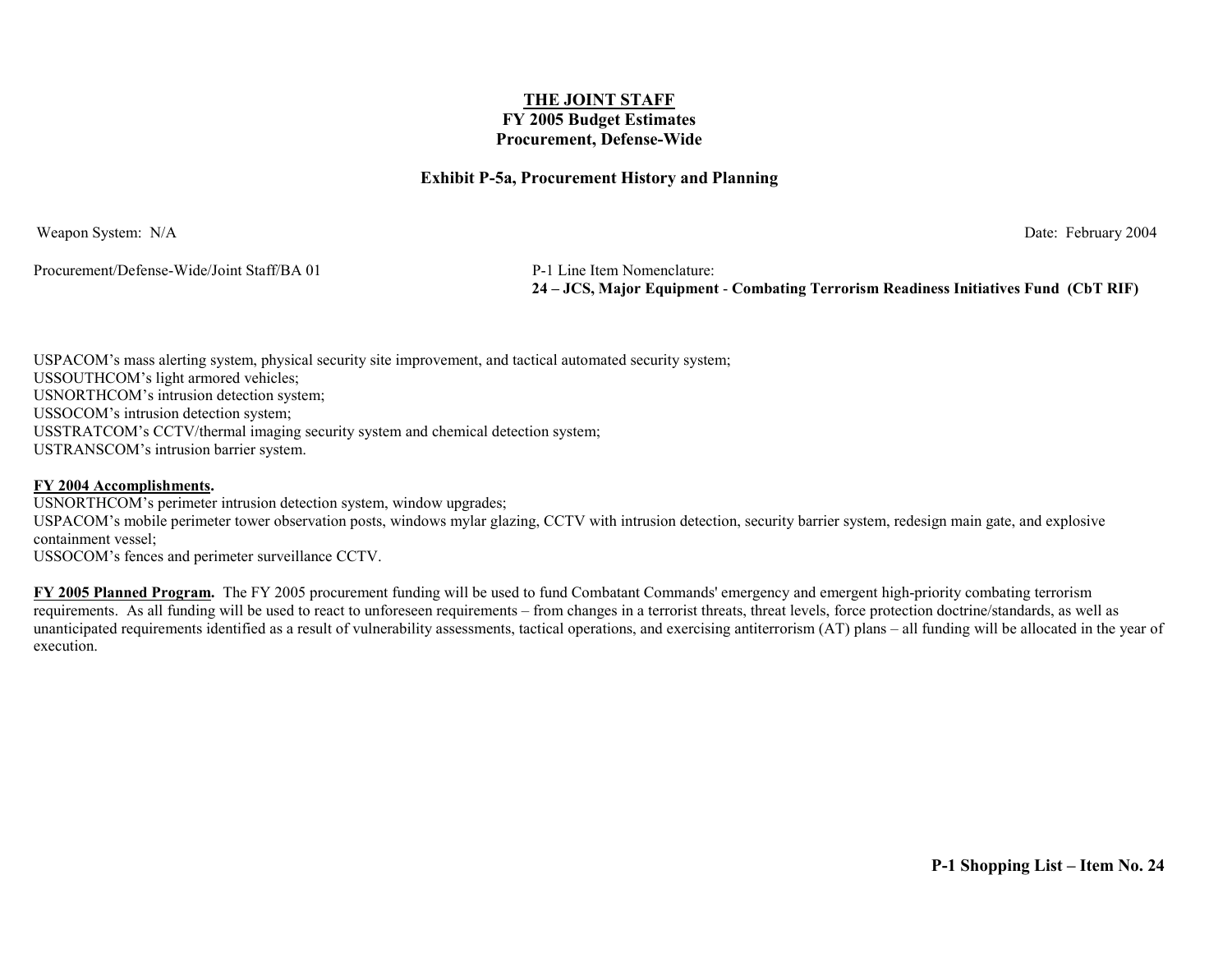### **Exhibit P-5a, Procurement History and Planning**

Weapon System: N/A Date: February 2004

Procurement/Defense-Wide/Joint Staff/BA 01

#### P-1 Line Item Nomenclature: **24 – JCS, Major Equipment** - **Joint Analytical Model Improvement Program (JAMIP)**

#### (\$ in Millions)

| <b>WBS COST ELEMENTS</b>                                          | Qty     | Unit<br>Cost | Location<br>of PCO | <b>RFP</b><br><b>Issue Date</b> | Contract<br>Method/Type | Contractor/<br>Location | <b>Award Date</b> | Date of<br><b>First Delivery</b> | <b>Tech Data</b><br>Available | Date Rev<br>Available |
|-------------------------------------------------------------------|---------|--------------|--------------------|---------------------------------|-------------------------|-------------------------|-------------------|----------------------------------|-------------------------------|-----------------------|
| <b>FY 2003</b><br>Joint Data Support (JDS)<br>Analyst Environment | Various | .397         | Various            | Various                         | Various                 | Various                 | Various           | Various                          | N/A                           | N/A                   |
| FY 2003 Grand Total                                               |         | .397         |                    |                                 |                         |                         |                   |                                  |                               |                       |
| <b>FY 2004</b><br><b>JDS</b> Analyst Environment                  | Various | .390         | Various            | Various                         | Various                 | Various                 | Various           | Various                          | N/A                           | N/A                   |
| FY 2004 Grand Total                                               |         | .390         |                    |                                 |                         |                         |                   |                                  |                               |                       |
| <b>FY 2005</b><br><b>JDS</b> Analyst Environment                  | Various | .395         | Various            | Various                         | Various                 | Various                 | Various           | Various                          | N/A                           | N/A                   |
| FY 2005 Grand Total                                               |         | .395         |                    |                                 |                         |                         |                   |                                  |                               |                       |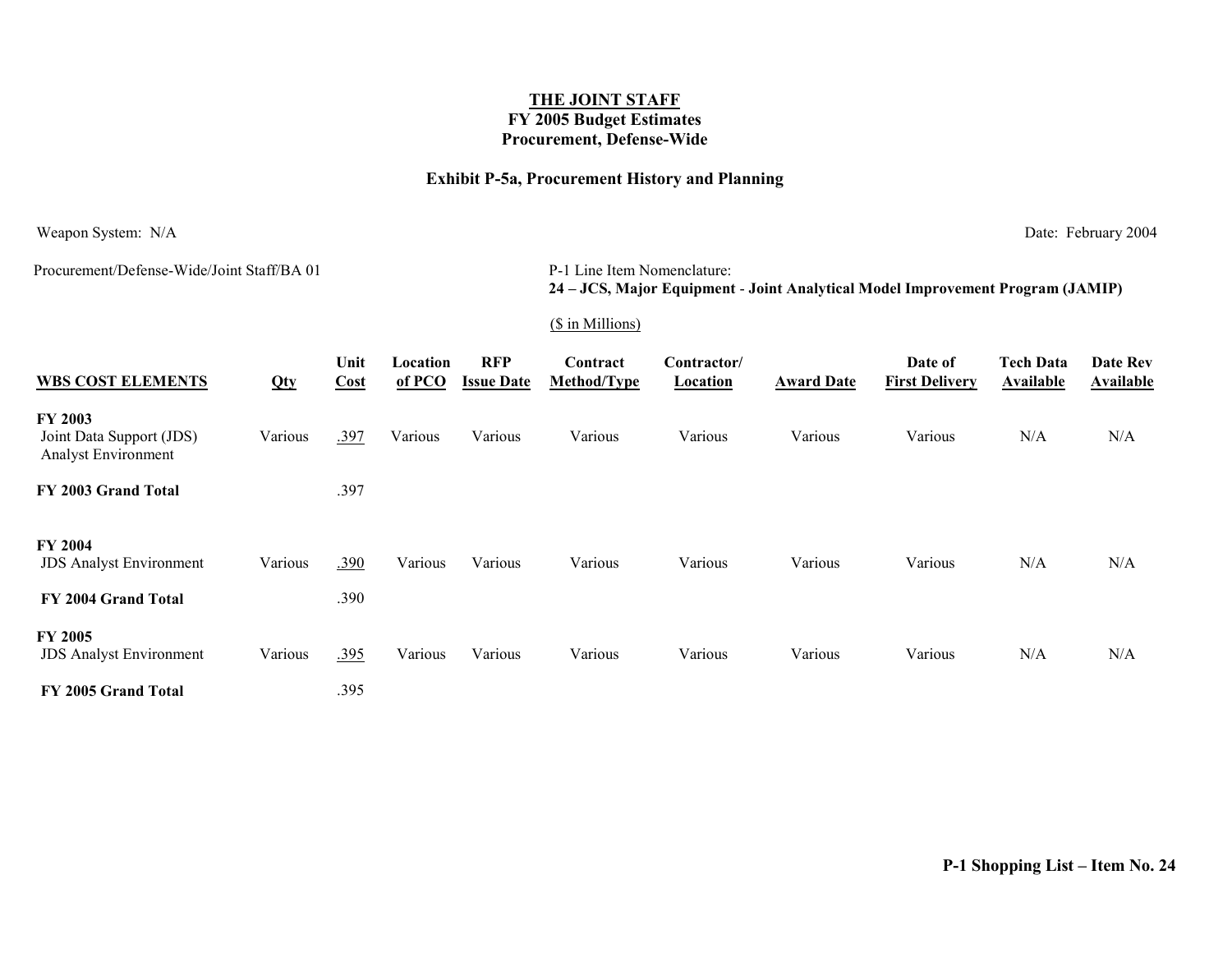#### **Exhibit P-5a, Procurement History and Planning**

Weapon System: N/A Date: February 2004

Procurement/Defense-Wide/Joint Staff/BA 01 P-1 Line Item Nomenclature:

**24 – JCS, Major Equipment** - **Joint Analytical Model Improvement Program (JAMIP)**

**Remarks:** The Joint Analytic Model Improvement Program (JAMIP) addresses the significant limitations of existing theater-level simulations to provide analytic support to senior officials. This procurement program provides funds for Joint Data Support (JDS), which is tasked with improving the quality and consistency of data supporting DoD-level analyses. JDS is the central source of validated data for use by the Services, Joint Staff, Combatant Commanders, and OSD in studies and analyses using models and simulations (e.g., Operational Availability Study) and other DoD-level studies not requiring computer modeling and simulation (e.g., Dynamic Commitment). JDS develops and fields the Current Forces Database (CFDB) and Current Non-U.S. Forces Database (CNFDB), databases containing U.S. and Non-U.S. forces, units, and equipment data. JDS also supports Joint Warfare System (JWARS) development and fielding. Under DoD Directive 8260.1, "Data Collection, Development, and Management in Support of Strategic Analysis," and DoD Instruction 8260.2, "Implementation of Data Collection, Development, and Management for Strategic Analysis," JDS provides comprehensive data support to DoD-level collaborative study teams led by the OSD, PA&E, and the Joint Staff.

**FY 2003 Accomplishments:** Procurement funds allowed JDS to expand its footprint from 25 FTE to over 40 FTE due to requirements associated with the Defense Department's Analytic Agenda and DoD Directive 8260.1.

**FY 2004 Planned Program:** Procurement funds allowed for growth in JDS IT footprint due to Global Force Management Initiative, the JDS website for studies and data, and movement of JDS to a new facility.

**FY 2005 Planned Program:** Procurement funds targeted to replace outdated systems and upgrade other retainable systems. Also, procurement funds targeted to support Operational Availability 2006 and the QDR.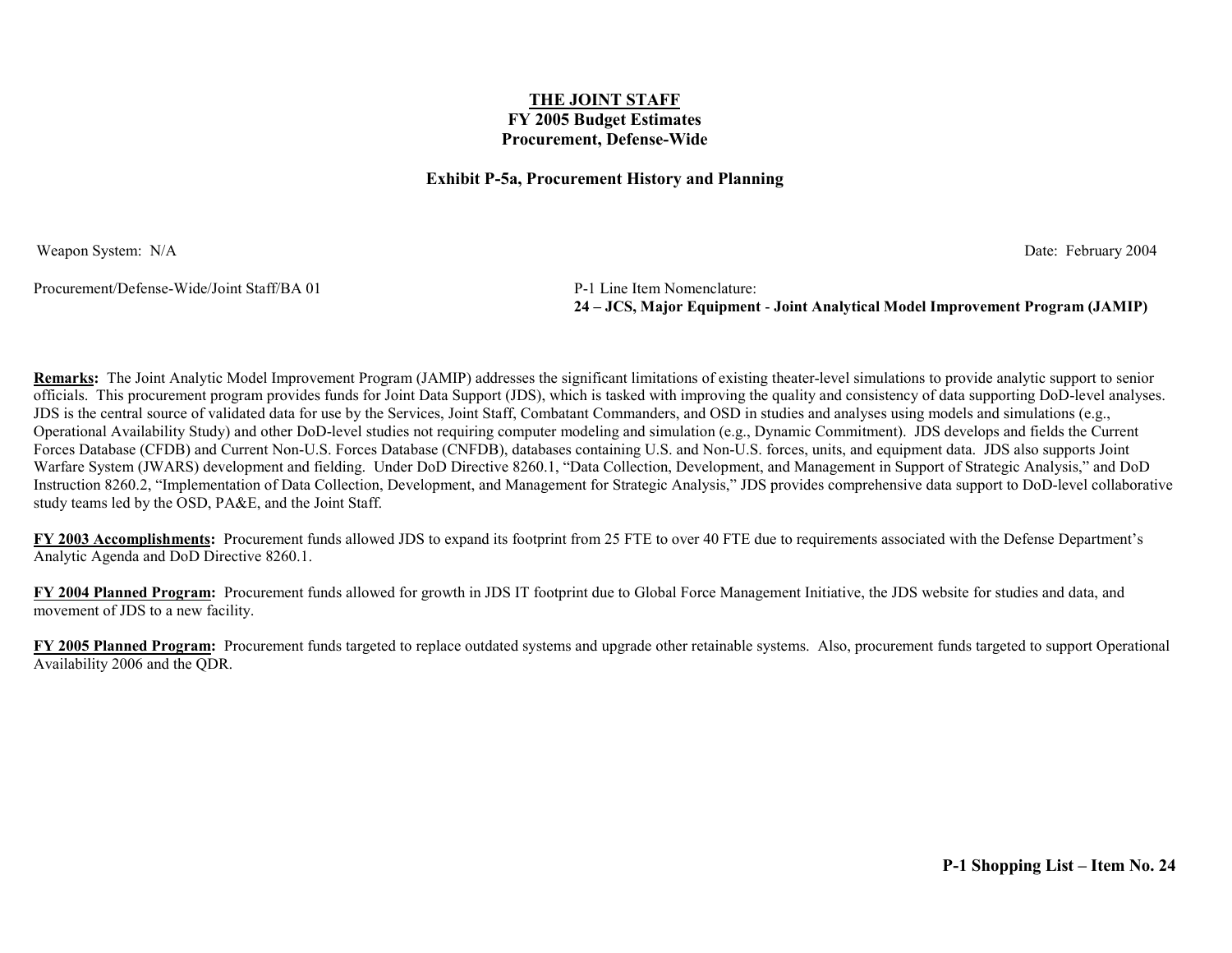### **Exhibit P-5a, Procurement History and Planning**

Weapon System: N/A Date: February 2004

Procurement/Defense-Wide/Joint Staff/BA 01

P-1 Line Item Nomenclature: **24 – JCS, Major Equipment** - **Joint Warrior Interoperability Demo (JWID)**

#### (\$ in Millions)

| <b>WBS COST ELEMENTS</b>                 | Qty     | Unit<br>Cost | Location<br>$of PCO$ | <b>RFP</b><br><b>Issue Date</b> | Contract<br>Method/Type | Contractor/<br><b>Location</b> | <b>Award Date</b> | Date of<br><b>First Delivery</b> | <b>Tech Data</b><br><b>Available</b> | Date Rev<br><b>Available</b> |
|------------------------------------------|---------|--------------|----------------------|---------------------------------|-------------------------|--------------------------------|-------------------|----------------------------------|--------------------------------------|------------------------------|
| <b>FY 2003</b><br>Various JWID Equipment | Various | .264         | Various              | N/A                             | <b>MIPR</b>             | Various                        | Various           | Various                          | N <sub>o</sub>                       | N/A                          |
| FY 2003 Grand Total                      |         | .264         |                      |                                 |                         |                                |                   |                                  |                                      |                              |
| <b>FY 2004</b><br>Various JWID Equipment | Various | .263         | Various              | N/A                             | <b>MIPR</b>             | Various                        | Various           | Various                          | N <sub>0</sub>                       | N/A                          |
| FY 2004 Grand Total                      |         | .263         |                      |                                 |                         |                                |                   |                                  |                                      |                              |
| <b>FY 2005</b><br>Various JWID Equipment | Various | .244         | Various              | N/A                             | <b>MIPR</b>             | Various                        | Various           | Various                          | N <sub>o</sub>                       | N/A                          |
| FY 2005 Grand Total                      |         | .244         |                      |                                 |                         |                                |                   |                                  |                                      |                              |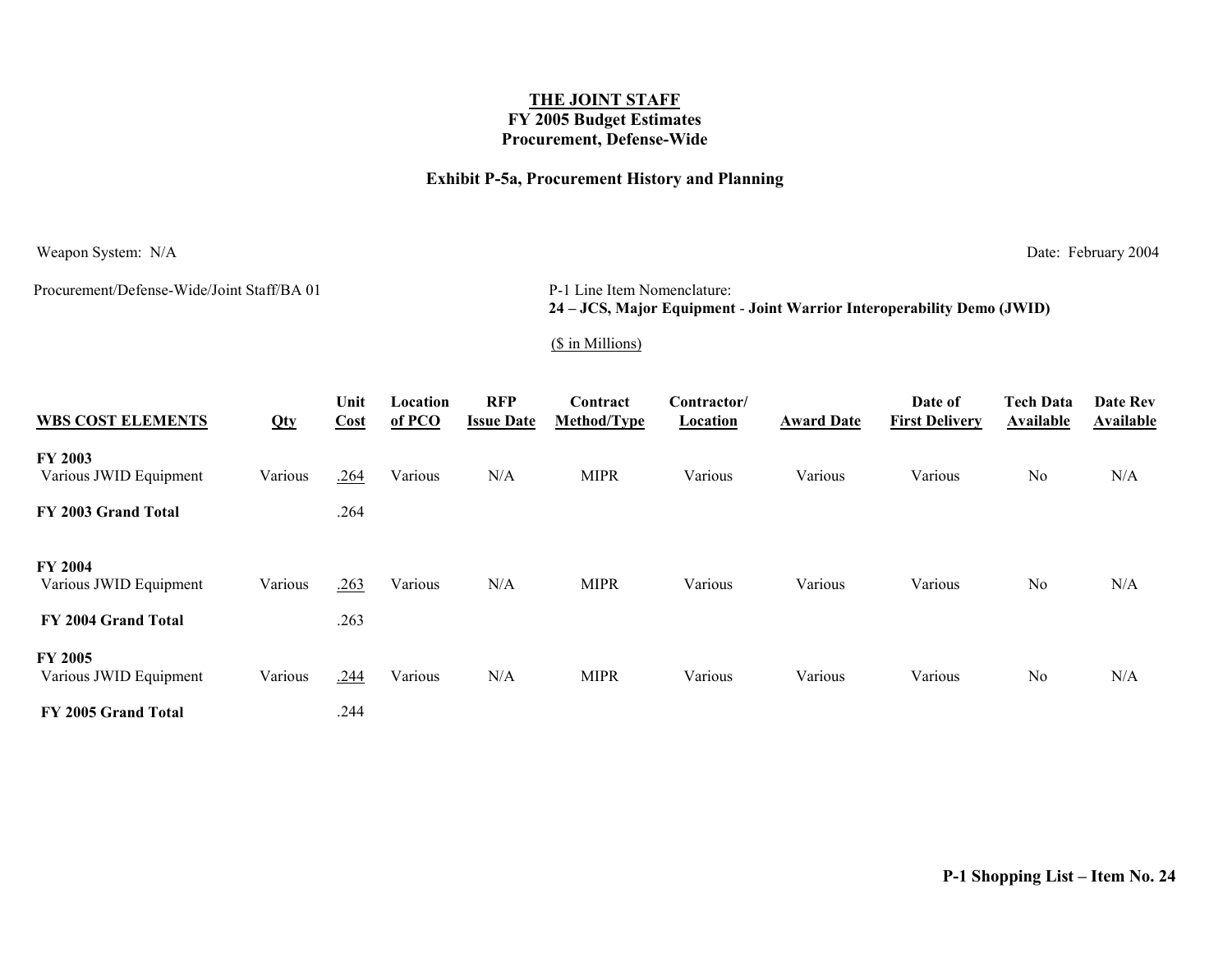#### **Exhibit P-5a, Procurement History and Planning**

Weapon System: N/A Date: February 2004

Procurement/Defense-Wide/Joint Staff/BA 01

P-1 Line Item Nomenclature: **24 – JCS, Major Equipment** - **Joint Warrior Interoperability Demo (JWID)**

**Remarks:** JWID provides focus and visibility into resolving coalition Command, Control, Communications, and Computer (C4) interoperability issues and provides organizing principles, techniques, and procedures for achieving information superiority as envisioned by Joint Vision 2020 (JV 2020). The Joint Staff's Global Information Grid (GIG) stresses interoperability and JWID leverages the rapid pace of C4 technology advancements.

JWID is the Chairman's annual event that enables the U.S. combatant commands, national civil authorities, and international community to investigate command, control, communications, computers, intelligence, surveillance and reconnaissance (C4ISR) solutions that focus on relevant and timely objectives for enhancing coalition interoperability and exploring new partnerships. JWID is conducted in a simulated operational environment to provide context for warfighter and national civil authorities validation of those solutions. Interoperability Trials (ITs) are the activities used to address the core coalition, and interagency interoperability objectives selected each year. ITs strive to address warfighter requirements and interoperability deficiencies. Ideally, they will benchmark successes that can immediately support and enhance operations requiring multinational or interagency cooperation. The selection of trials is dependent upon the annual overarching objectives, the host combatant command's priorities, C/S/A desires to partner in a proposed trial, interagency participation, and the desires of invited coalition participants. JWID is a component of the JV 2020 conceptual template for future joint and coalition warfighting. Interoperability and information superiority are key goals of the CJCS.

**FY 2003 Accomplishments.** The JWID 2003 network was comprised of 29 connection sites supporting eight countries and NATO, as well as nine primary network sites located within the continental United States. Two information domains were created to ensure due diligence in protecting sensitive information. The two domains were termed "6-eyes" and "10-eyes" respectively. The 6-eyes domain contained the traditional six Combined Communications Electronics Board (CCEB) allied nations while the 10-eyes domain consisted of the six CCEB nations plus the four Pacific Rim nations. The dual-domain network successfully allowed 42 Coalition Interoperability Trials (CITs) to execute over 1,500 Master Scenario Events List (MSEL) occurrences. Four ITs were judged as top performers and recommended to USJFCOM for expedited fielding. Procurement funding was used to procure cryptology assets used on the JWID Wide Area network..

**FY 2004 Planned Program.** USNORTHCOM will host JWID to pursue Homeland Security and Homeland Defense objectives in support on national civil authorities such as the Department of Homeland Security, National Guard Bureau, and U.S. Coast Guard. JWID coalition scenario will be conducted in parallel with both USEUCOM and USFK participation. JWID 2004 funds will be used to procure and or update cryptology equipment in support of the JWID Wide Area Network. Specifically, it will be used to procure Radiant Mercury imagery and/or DII mail guard equipment, Tactical FASTLANE (TACLANE) and/or FASTLANE cryptology equipment and be used to prepare rule sets for the equipment.

**FY 2005 Planned Program.** USNORTHCOM will host JWID 2005. The Federal Bureau of Investigation is expected to join the Department of Homeland Security and other civil authorities participating in 2004. JWID 2005 funds will be used to procure and/or update cryptology equipment in support of the JWID Wide Area Network. Specifically, it will be used to procure Radiant Mercury imagery and/or DII mail guard equipment, TACLANE, and/or FASTLANE cryptology equipment, and be used to prepare rule sets for the equipment. The JWID remains the premier event to investigate coalition and interagency interoperability problems. JWID defines solutions that can be applied in the operational community.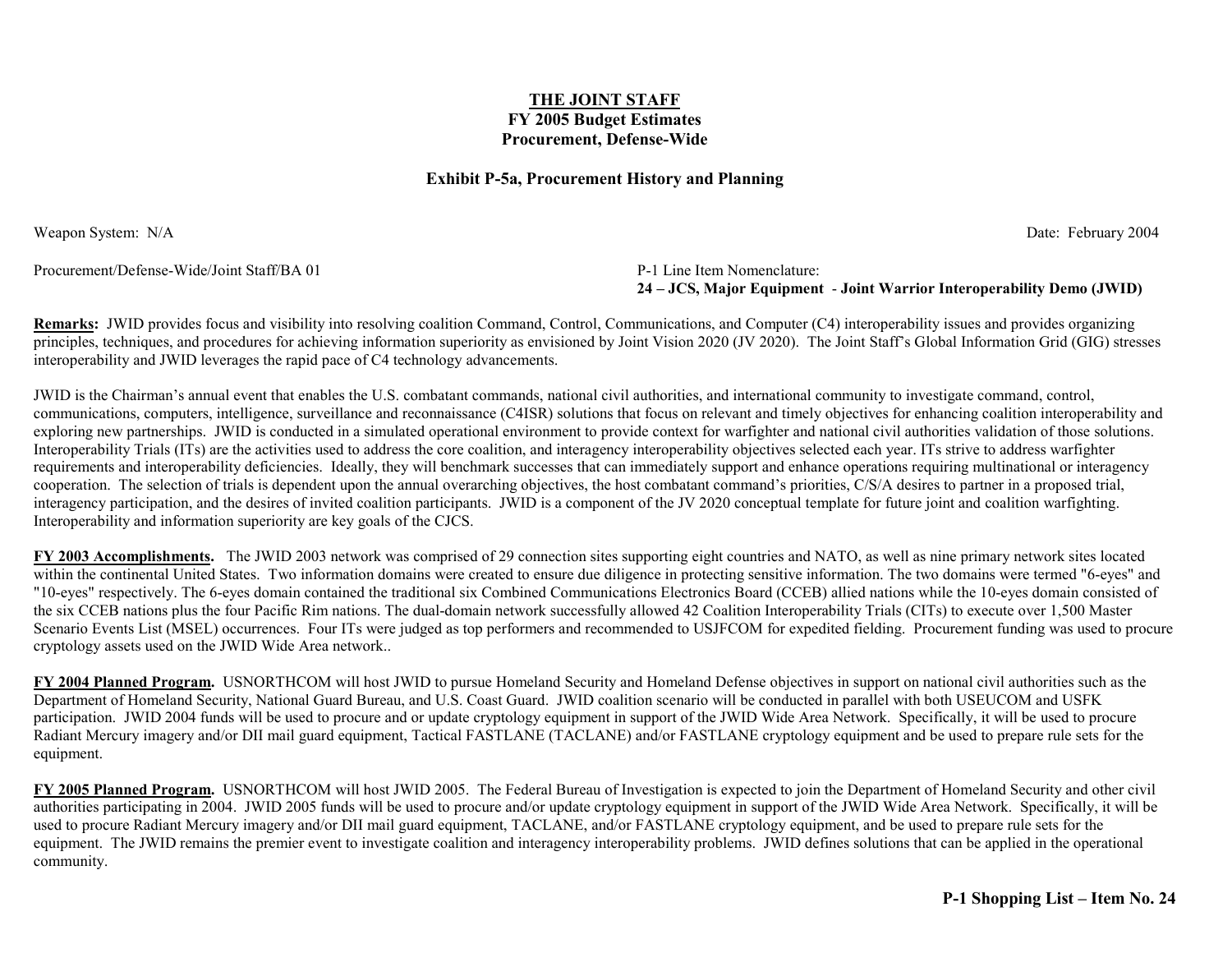### **Exhibit P-5a, Procurement History and Planning**

Weapon System: N/A Date: February 2004

Procurement/Defense-Wide/Joint Staff/BA 01

#### P-1 Line Item Nomenclature:

### **24 – JCS, Major Equipment - OCIO and Other Management Headquarters**

#### (\$ in Millions)

| <b>WBS COST ELEMENTS</b>          |         | Unit<br>Cost | Location<br>of PCO | <b>RFP</b><br><b>Issue Date</b> | Contract<br><b>Method/Type</b> | Contractor/<br>Location | <b>Award Date</b> | Date of<br><b>First Delivery</b> | <b>Tech Data</b><br>Available | <b>Date Rev</b><br><b>Available</b> |
|-----------------------------------|---------|--------------|--------------------|---------------------------------|--------------------------------|-------------------------|-------------------|----------------------------------|-------------------------------|-------------------------------------|
|                                   | Qty     |              |                    |                                 |                                |                         |                   |                                  |                               |                                     |
| <b>FY 2003</b>                    |         |              |                    |                                 |                                |                         |                   |                                  |                               |                                     |
| Desktop Computers/Peripherals     | Various |              | DSS-W              | Various                         | Various                        | Various                 | Various           | Various                          | N/A                           | N/A                                 |
| Laptop Computers/Peripherals      | Various |              | DSS-W              | Various                         | Various                        | Various                 | Various           | Various                          | N/A                           | N/A                                 |
| Printers/Scanners                 | Various |              | DSS-W              | Various                         | Various                        | Various                 | Various           | Various                          | N/A                           | N/A                                 |
| LAN Equipment                     | Various |              | DSS-W              | Various                         | Various                        | Various                 | Various           | Various                          | N/A                           | N/A                                 |
| <b>Collaboration Enhancements</b> | Various |              | DSS-W              | Various                         | Various                        | Various                 | Various           | Various                          | N/A                           | N/A                                 |
| FY 2003 GRAND TOTAL               |         | 10.242       |                    |                                 |                                |                         |                   |                                  |                               |                                     |
| <b>FY 2004</b>                    |         |              |                    |                                 |                                |                         |                   |                                  |                               |                                     |
| Desktop Computers/Peripherals     | Various |              | DSS-W              | Various                         | Various                        | Various                 | Various           | Various                          | N/A                           | N/A                                 |
| Laptop Computers/Peripherals      | Various |              | DSS-W              | Various                         | Various                        | Various                 | Various           | Various                          | N/A                           | N/A                                 |
| Printers/Scanners                 | Various |              | DSS-W              | Various                         | Various                        | Various                 | Various           | Various                          | N/A                           | N/A                                 |
| LAN Equipment                     | Various |              | DSS-W              | Various                         | Various                        | Various                 | Various           | Various                          | N/A                           | N/A                                 |
| <b>Collaboration Enhancements</b> | Various |              | DSS-W              | Various                         | Various                        | Various                 | Various           | Various                          | N/A                           | N/A                                 |
| FY 2004 GRAND TOTAL               |         | 10.213       |                    |                                 |                                |                         |                   |                                  |                               |                                     |

**P-1 Shopping List – Item No. 24**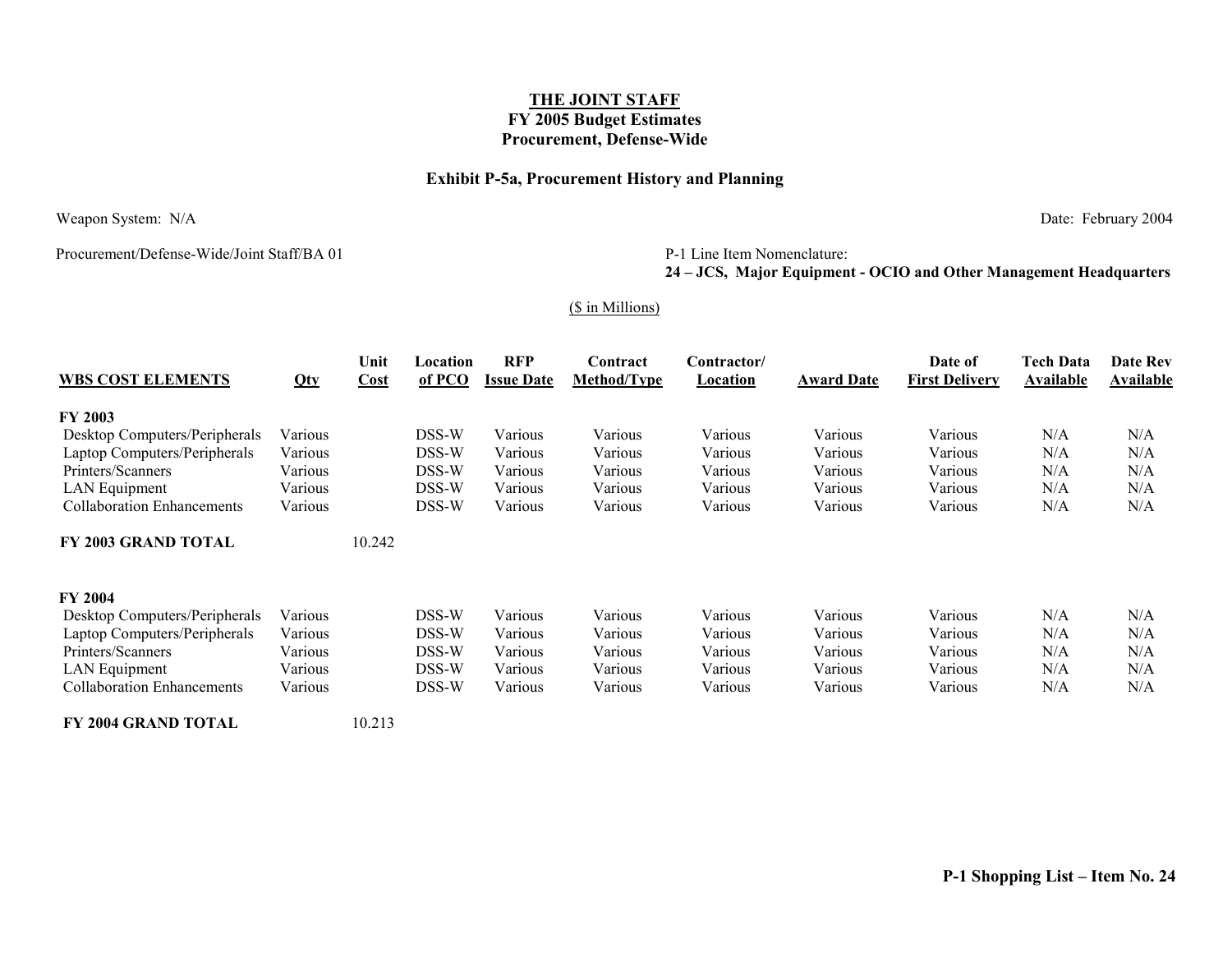**FY 2005**

## Weapon System: N/A **Date: February 2004 Exhibit P-5a, Procurement History and Planning Date: February 2004**

Procurement/Defense-Wide/Joint Staff/BA 01 P-1 Line Item Nomenclature:

#### **24 – JCS, Major Equipment - OCIO and Other Management Headquarters**

| F I <i>LWW</i>                |          |       |                |          |         |         |         |     |     |
|-------------------------------|----------|-------|----------------|----------|---------|---------|---------|-----|-----|
| Desktop Computers/Peripherals | V arıous | DSS-W | Various        | V arıous | Various | Various | Various | N/A | N/A |
| Laptop Computers/Peripherals  | √arıous  | DSS-W | . .<br>Various | Various  | Various | Various | Various | N/A | N/A |
| Printers/Scanners             | arious/  | DSS-W | Various        | Various  | Various | Various | Various | N/A | N/A |
| <b>LAN Equipment</b>          | arious/  | DSS-W | Various        | Various  | Various | Various | Various | N/A | N/A |
| Collaboration Enhancements    | /arious  | DSS-W | Various        | Various  | Various | Various | Various | N/A | N/A |

**FY 2005 GRAND TOTAL** 10.959

**Remarks.** The Joint Staff Information Network (JSIN) is the network infrastructure that provides crucial decision-making information affecting military operations in support of the Chairman of the Joint Chiefs of Staff and the Joint Staff. JSIN improves the action processing system for faster coordination of critical classified and unclassified issues with Combatant Commands, Services, and Agencies. In addition, JSIN satisfies office automation requirements such as collaborative planning tools, action package preparation and tracking, automated message handling, local area networking, word processing, and electronic mail with attachments through integrated suites of hardware and software.

JSIN procurement funds replace legacy office automation equipment with commercial off-the-shelf equipment. In addition, Procurement funds are used to upgrade network speed, enhance capability, and provide security, in order to enhance coordination and collaboration with the Combatant Commands, Services, and Agencies. Funds are also used to comply with OSD's mandate to migrate to the Defense Message System, to purchase requisite hardware for improving action processing and coordination within the interagency process, and to support various IT projects initiated within the Joint Staff focused on attaining information dominance and knowledge enabling business processes. Procurement funds are being used to further enhance the manpower support to Combatant Commands by upgrading the Joint Manpower & Personnel System (JMAPS). As the primary management information system (MIS), JMAPS is used to manage and document Combatant Command, Chairman-Controlled Activity (CCA), NATO, and Combat Support Agency (CSA) manpower. JMAPS is also the primary system used to manage Joint Staff personnel data and transactions. Approximately 25,000 Active/Reserve joint manpower billets are hosted in the JMAPS database. The new JMAPS system (e-JMAPS) is planned for fielding in FY 2004. The e-JMAPS will be developed to expand current functionality toward an upgraded architecture where the operating environment and infrastructure are shared and integrated with other DoD systems.

**FY 2003 Accomplishments.** OCIO executed technology refreshment plans replacing outdated and logistically unsupportable hardware on the network backbone and end-user terminals. Completed upgraded and standardized configurations on 3000 JSIN-T and JSIN-U computers as part of IT Consolidation. Implemented the DMS on JSIN-T and JSIN-U. Received and began testing of version 2 of the Joint Staff Enterprise Portal (JSEP) for all JS networks. Replaced 1,414 desktop computers, 567 monitors, 29 scanners, and 83 laptops, as part of the Life Cycle Management Plan, which modernizes the JS user hardware every 3 years. Completed JSIN-U desktop upgrade to Gigabit Ethernet (from 10mbps to 100 mbps) and added 1600 data ports to expand JSIN-U. Initiated the migration of 25 enterprise databases to Oracle to meet JSIN software configuration standards and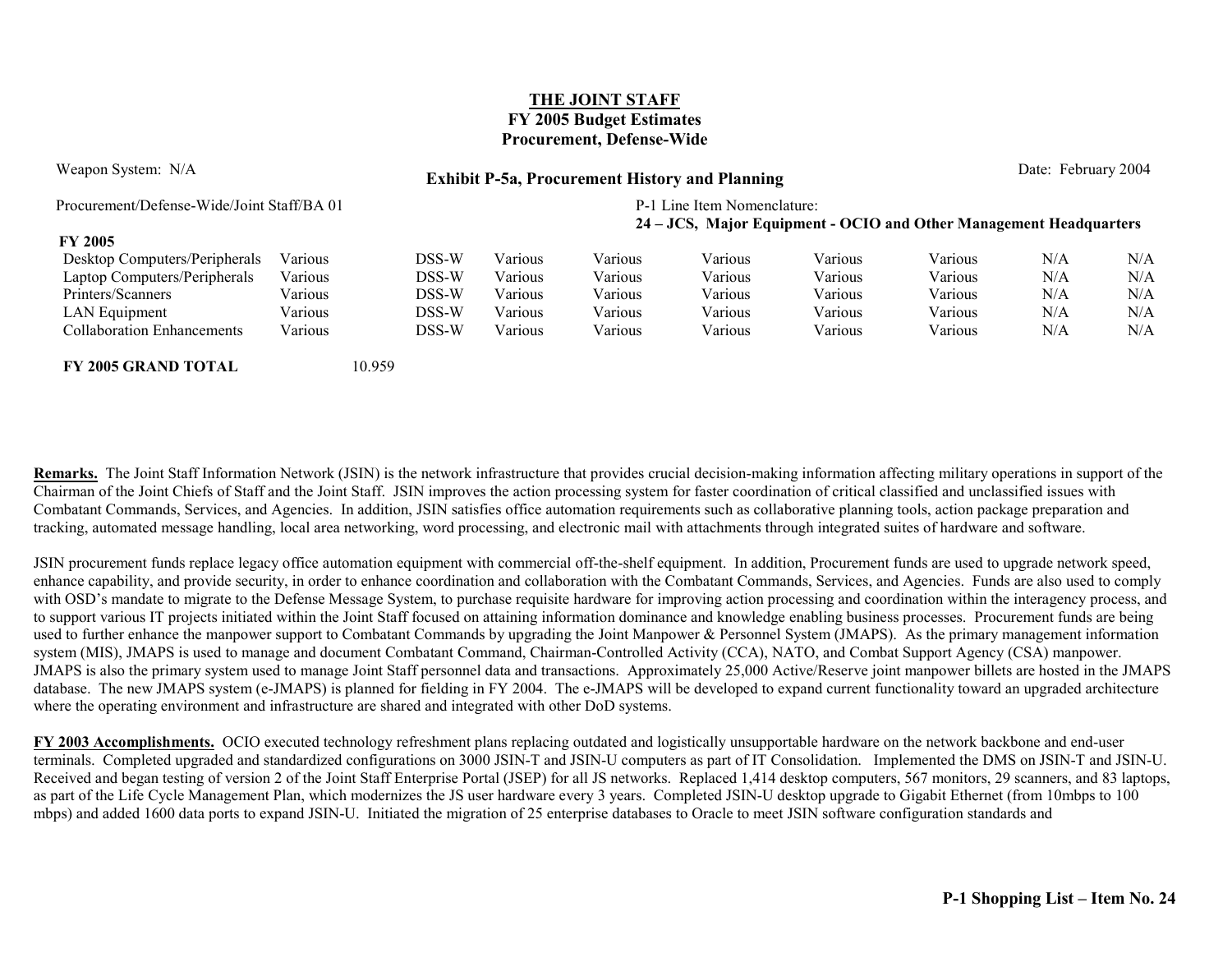#### **Exhibit P-5a, Procurement History and Planning**

Weapon System: N/A Date: February 2004

Procurement/Defense-Wide/Joint Staff/BA 01 P-1 Line Item Nomenclature:

**24 – JCS, Major Equipment - OCIO and Other Management Headquarters**

improve database functionality. Initiated the Automated Communication Management System. Implemented a Public Key Infrastructure (PKI) rollout plan for all JSIN-U workstations, and procured 2000 common access card readers and associated software. Completed seven system security authorization agreements for JS customers. Initiated the total upgrade of JS remote access capability. Implemented Outlook Web Access to allow personnel to access their unclassified E-mail from any NIPRNET/INTERNET connected computer. Completed upgrade of outdated, unsupportable dial-in equipment. Replaced legacy equipment with state-of-the art technology.

**FY 2004 Planned Accomplishments.** Execute technology refreshment plans to replace outdated and logistically unsupportable hardware on the network backbone and end-user terminals. Continue technology refresh in the Joint Staff Integration Lab (JSIL) to ensure it emulates the JSIN production environment in order to provide a high confidence level in the integration testing conducted there. Make the second installment purchase of the Oracle applications and development software suites that are being used to migrate Joint Staff databases to Oracle 9i. Field the next iteration of the Joint Staff Enterprise Portal (JSEP). Introduce programmed DMS enhancements as fielded by the DISA program office, and introduce a web-based outbound organizational messaging process. Continue to improve, expand, and partition Joint Staff storage area network archiving system. Complete significant enhancements and upgrades to the JSIN firewalls, particularly with respect to permitting the use of mobile code technologies. Continue the life cycle management and technology refreshment plan, adopted by the Joint Staff, to support modernization of Joint Staff hardware on a 3-year cycle. Expect to complete the major JSIN infrastructure upgrades started three years ago when the final reengineering of switches hubs location is finished in Quarter 2. Will continue to provide infrastructure cabling support during 17 scheduled renovation projects of JS spaces as coordinated with Joint Staff facilities staff. OCIO continues to assist in the development and integration of IT tools required by Joint Staff directorates to enhance information dominance and to knowledge enable Joint Staff business processes.

**FY 2005 Planned Program.** The Joint Staff Enterprise Portal (JSEP) will continue to mature on both the classified and unclassified Joint Staff Information Network (JSIN) and the SIPRNET and will become the Joint Staff's premier automation platform. Testing, engineering, and integration of Joint Staff directorate-level applications on the JSEP will also be supported. A new client operating system, Windows 2000, will be fielded. Storage area network will be expanded and network monitoring and management capabilities will be modernized. Other actions during FY 2005 include: continuing the migration to our enterprise database license; and beginning to upgrade our network servers to the Windows NET operating system. JSIN firewall enhancements and upgrades will also be implemented. The Joint Staff life cycle management and technology refreshment plan will continue in FY 2005. Efforts in the development and integration of IT tools sought by various directorates to enhance information dominance and to improve Joint Staff business processes will continue, as well.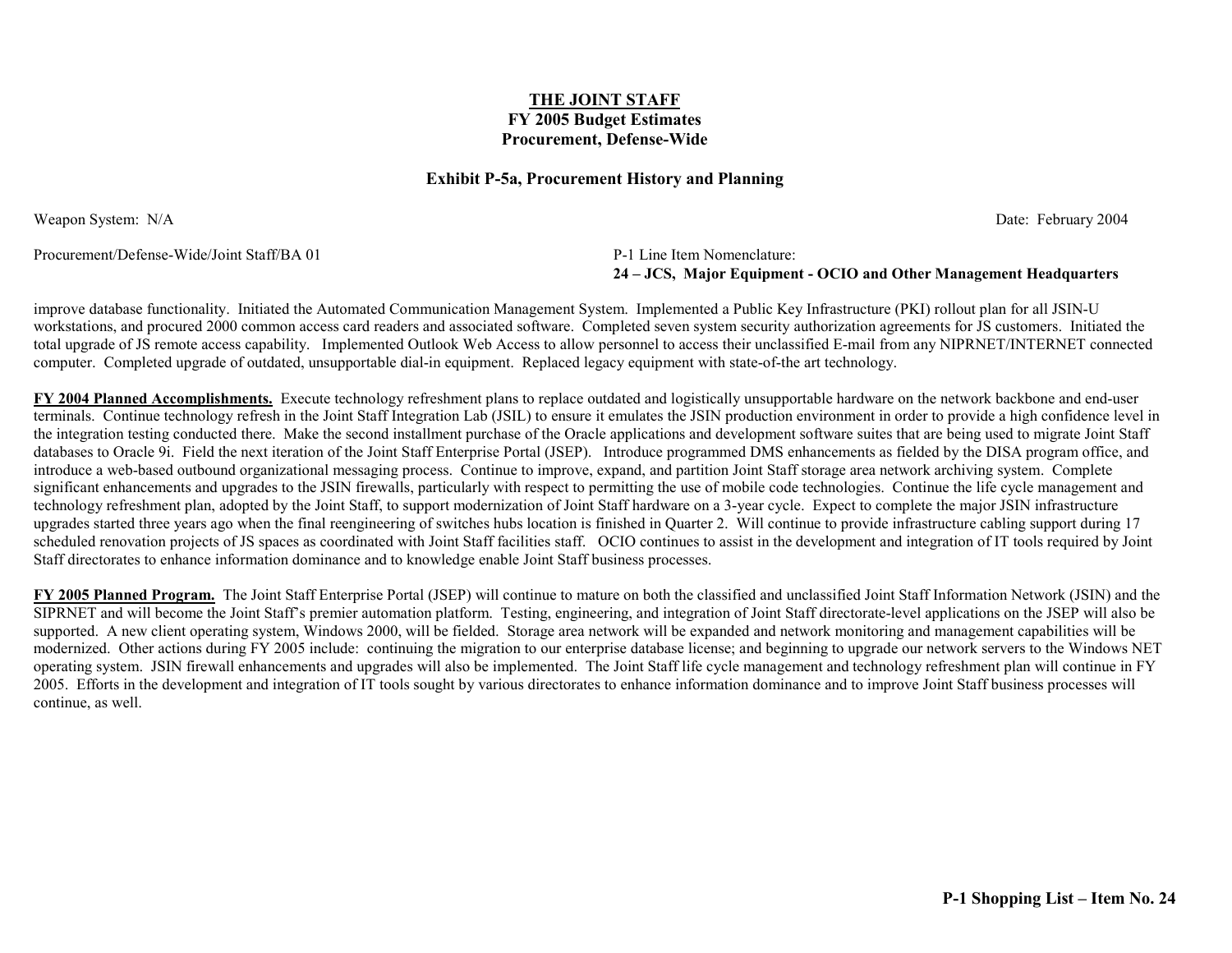### **Exhibit P-5a, Procurement History and Planning**

Weapon System: N/A Date: February 2004

Procurement/Defense-Wide/Joint Staff/BA 01

#### P-1 Line Item Nomenclature: **24 – JCS, Major Equipment** - **Management Headquarters, Joint Analysis Support**

#### (\$ in Millions)

|                           |         | Unit | Location | <b>RFP</b>        | Contract    | Contractor/     |                   | Date of               | <b>Tech Data</b> | Date Rev         |
|---------------------------|---------|------|----------|-------------------|-------------|-----------------|-------------------|-----------------------|------------------|------------------|
| <b>WBS COST ELEMENTS</b>  | Qty     | Cost | of PCO   | <b>Issue Date</b> | Method/Type | <b>Location</b> | <b>Award Date</b> | <b>First Delivery</b> | <b>Available</b> | <b>Available</b> |
| <b>FY 2003</b>            |         |      |          |                   |             |                 |                   |                       |                  |                  |
| <b>USCENTCOM</b>          | Various |      | Various  | Various           | Various     | Various         | Various           | Various               | N/A              | N/A              |
| <b>USEUCOM</b>            | Various |      | Various  | Various           | Various     | Various         | Various           | Various               | N/A              | N/A              |
| <b>USJFCOM</b>            | Various |      | Various  | Various           | Various     | Various         | Various           | Various               | N/A              | N/A              |
| <b>USSOUTHCOM</b>         | Various |      | Various  | Various           | Various     | Various         | Various           | Various               | N/A              | N/A              |
| <b>USNORTHCOM</b>         | Various |      | Various  | Various           | Various     | Various         | Various           | Various               | N/A              | N/A              |
| <b>USSOCOM</b>            | Various |      | Various  | Various           | Various     | Various         | Various           | Various               | N/A              | N/A              |
| <b>USSTRATCOM</b>         | Various |      | Various  | Various           | Various     | Various         | Various           | Various               | N/A              | N/A              |
| Out-of-cycle Requirements | Various |      | Various  | Various           | Various     | Various         | Various           | Various               | N/A              | N/A              |
| FY 2003 Grand Total       |         | .793 |          |                   |             |                 |                   |                       |                  |                  |
| <b>FY 2004</b>            |         |      |          |                   |             |                 |                   |                       |                  |                  |
| <b>USCENTCOM</b>          | Various |      | Various  | Various           | Various     | Various         | Various           | Various               | N/A              | N/A              |
| <b>USEUCOM</b>            | Various |      | Various  | Various           | Various     | Various         | Various           | Various               | N/A              | N/A              |
| <b>USJFCOM</b>            | Various |      | Various  | Various           | Various     | Various         | Various           | Various               | N/A              | N/A              |
| <b>USSOUTHCOM</b>         | Various |      | Various  | Various           | Various     | Various         | Various           | Various               | N/A              | N/A              |
| <b>USNORTHCOM</b>         | Various |      | Various  | Various           | Various     | Various         | Various           | Various               | N/A              | N/A              |
| <b>USSOCOM</b>            | Various |      | Various  | Various           | Various     | Various         | Various           | Various               | N/A              | N/A              |
| <b>USSTRATCOM</b>         | Various |      | Various  | Various           | Various     | Various         | Various           | Various               | N/A              | N/A              |
| Out-of-cycle Requirements | Various |      | Various  | Various           | Various     | Various         | Various           | Various               | N/A              | N/A              |

**FY 2004 Grand Total** .781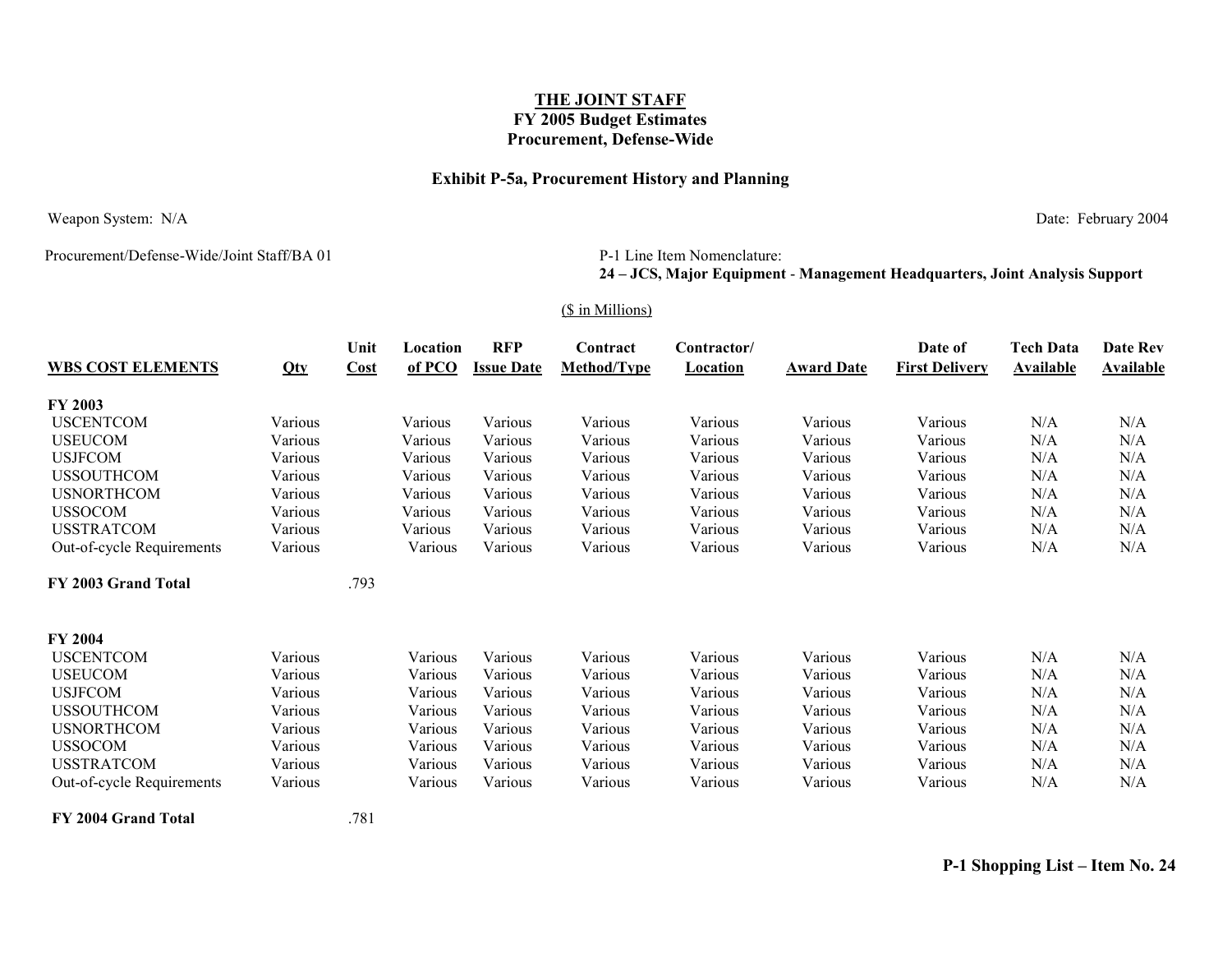#### **Exhibit P-5a, Procurement History and Planning**

Weapon System: N/A Date: February 2004

Procurement/Defense-Wide/Joint Staff/BA 01 P-1 Line Item Nomenclature:

# **24 – JCS, Major Equipment** - **Management Headquarters, Joint Analysis Support**

#### **FY 2005**

| F Y <i>2</i> 005          |         |         |         |         |         |         |         |     |     |
|---------------------------|---------|---------|---------|---------|---------|---------|---------|-----|-----|
| <b>USCENTCOM</b>          | Various | Various | Various | Various | Various | Various | Various | N/A | N/A |
| <b>USEUCOM</b>            | Various | Various | Various | Various | Various | Various | Various | N/A | N/A |
| <b>USJFCOM</b>            | Various | Various | Various | Various | Various | Various | Various | N/A | N/A |
| <b>USSOUTHCOM</b>         | Various | Various | Various | Various | Various | Various | Various | N/A | N/A |
| <b>USNORTHCOM</b>         | Various | Various | Various | Various | Various | Various | Various | N/A | N/A |
| <b>USSOCOM</b>            | Various | Various | Various | Various | Various | Various | Various | N/A | N/A |
| <b>USSTRATCOM</b>         | Various | Various | Various | Various | Various | Various | Various | N/A | N/A |
| Out-of-cycle Requirements | Various | Various | Various | Various | Various | Various | Various | N/A | N/A |
| FY 2005 Grand Total       |         | .779    |         |         |         |         |         |     |     |

**Remarks:** In July 1985, the Joint Staff established the Joint Modeling and Simulation Field Support, known as the Modern Aids to Planning Program (MAPP). The program is a continuing technical services program under the responsibility of the Director for Force Structure, Resources, and Assessment (J-8). This program and related funding support the Combatant Command (COCOM) analysis cells by allowing the COCOMs to capitalize on technical expertise. In FY 1999, MAPP transitioned to the Joint Analysis Operations Program (JAOP). JAOP enables COCOMs to plan for one year unprogrammed requirements for analytical support and take advantage of opportunities that are presented, but are not readily resourced by funding from other sources. Procurement of hardware items supports the Department of Defense Modeling and Simulations Master Plan and is designed, in part, to enable the transition to the JWARS and emerging (e.g., agent-based) simulations. The transition increased the overall efficiencies of the combatant analytical community to provide COCOMs with analysis tools to support: operational and contingency planning such as OPLANS, the Joint Strategic Planning Process, the Enhanced Joint Requirements Oversight Council. The contributions made by this effort directly support the Department's goals to reduce overall modeling and simulation-related costs through centralized management and decentralized execution. Centralized management includes sharing of analytical resources and minimizing duplication of effort. Procurement of equipment includes Windows NT workstations, Sun workstations and servers, and related peripherals for service analyst cells in the COCOMs and provides reach back capability for them to draw upon.

**FY 2003 Accomplishments.** During FY 2003, Joint Modeling and Simulation Field Support sent funding to USSOUTHCOM, USPACOM, and USTRANSCOM. USSOUTHCOM used funds to build a deployable model visualization system to support Standing Joint Force Headquarters (SJFHQ) training, Course of Action (COA) analysis and mission rehearsals. This network-based High Level Assembly (HLA)-compliant system will translate model output into an easily understandable display format to enhance user ability to better visualize given battlespace. It will support terrain "fly-through" ability and display tactical and Military Operations Other Than War (MOOTW) models.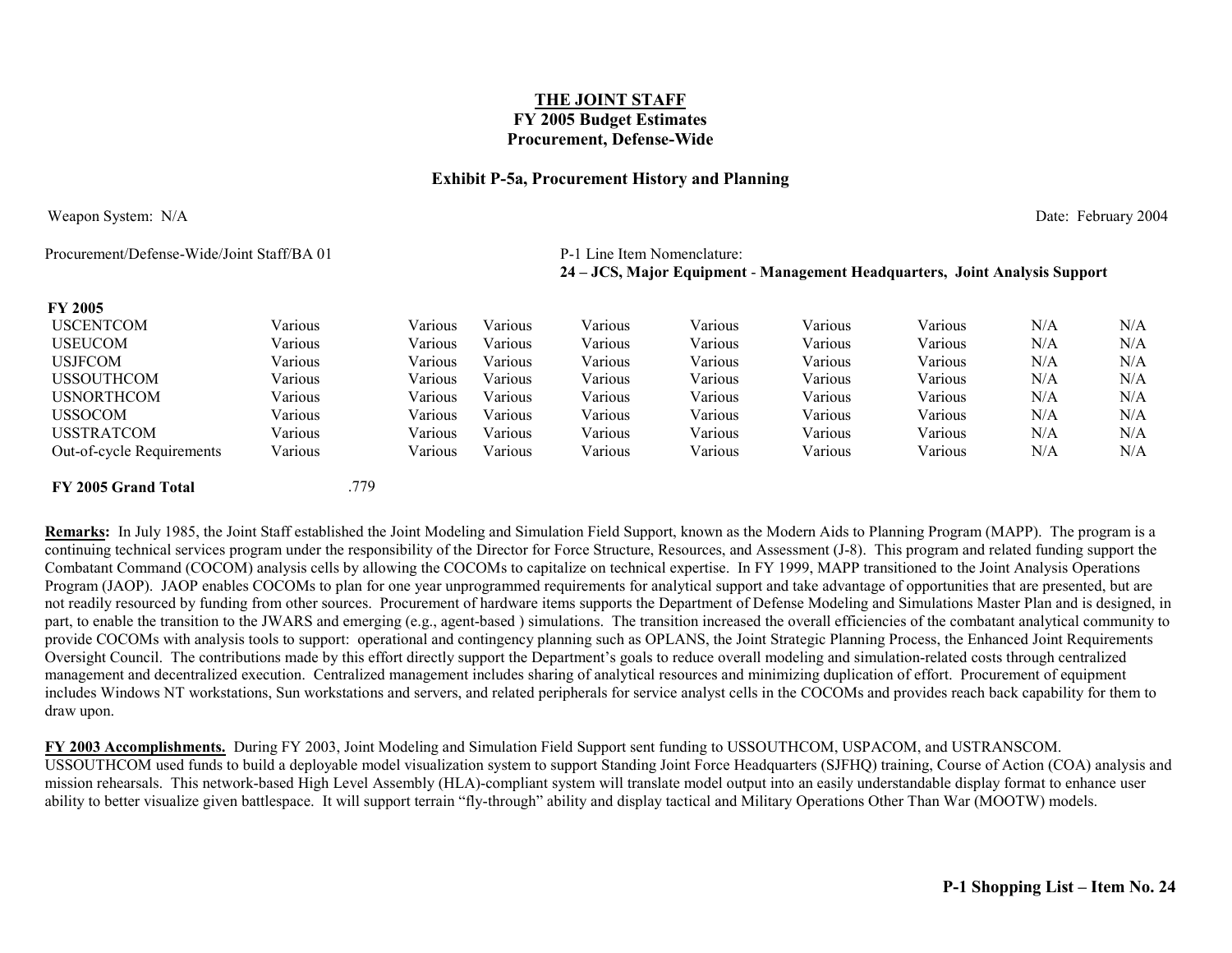#### **Exhibit P-5a, Procurement History and Planning**

Weapon System: N/A Date: February 2004

Procurement/Defense-Wide/Joint Staff/BA 01 P-1 Line Item Nomenclature:

**24 – JCS, Major Equipment** - **Management Headquarters, Joint Analysis Support**

USPACOM funding will be used to provide an Asia Pacific Network (APAN) Storage Area Network (SAN) to expand network capability to meet the increasing demand of the users' needs to adequately facilitate Internet based resources, tools, databases, plans and current sources of assistance. APAN is an unclassified website used to build partnerships with multiple nations in the Asia-Pacific arena to share resources on national concerns and regional cooperation. It provides collaborative planning, support and information sharing at no cost to the end user, and can accommodate open or password-restricted access to specific sites. The USTRANSCOM funding will be used to upgrade equipment to assist USTRANSCOM analysts to efficiently accomplish daily support for studies and analyses and real world deployments. This equipment will also help the analysts defend USTRANSCOM issues and mobility programs to the Joint Staff, OSD and Congress.

**FY 2004 Accomplishments.** During FY 2004, Joint Modeling and Simulation field support will send funding to USFK, USSOCOM, and USTRANSCOM to procure hardware and software to enhance model setup and execution of strategic mobility and theater models. Analyses will be conducted using JFAST, AMP, APO and LOGSAFE applications, and in the CFAST, SPO, and ELIST. USSOCOM's primary analytical model, the Joint Conflict and Tactical Simulation (JCATS), is a multi-sided, interactive, high resolution, entity level, joint conflict simulation that accurately represent small units. As of 1 October 03, Joint Conflict and Tactical Simulation (JCATS) support and upgrades shift to a PC-based LINUX operating system, and will no longer support in-place Sun/Solaris versions. This shift to PC/LINUX requires USSOCOM to purchase replacement LINUX-based PC server/clients to maintain its ability to run JCATS and to support DoD's analytic agenda and transformation objectives. USTRANSCOM's Joint Mobility Analysis Center provides analysis capability for mobility modeling and simulation, analysis, and sponsored war games and training exercises. Hardware and software is required to permit the command to move from expensive UNIX computers to a PC environment to support mobility analysis and provide connectivity to output analysis tools on the local PC network.

**FY 2005 Planned Program.** Planned FY 2005 effort will be similar in nature to what was funded previous fiscal years. However, a majority of the funding will be focused on procuring material to ensure hardware and software used by COCOMs analysis cells are of the caliber required to support the Analytic Agenda and the Global War on Terrorism. Several new models and analysis techniques are being developed that may require unique hardware and software, such as agent-based simulation. This funding will provide required material to the COCOMs and, thus, will foster development of new analysis methods within the Joint Community. Without this funding, the extremely dynamic world situation will have to be analyzed with antiquated equipment, not optimally designed for new models designed to simulate terrorism-type warfare.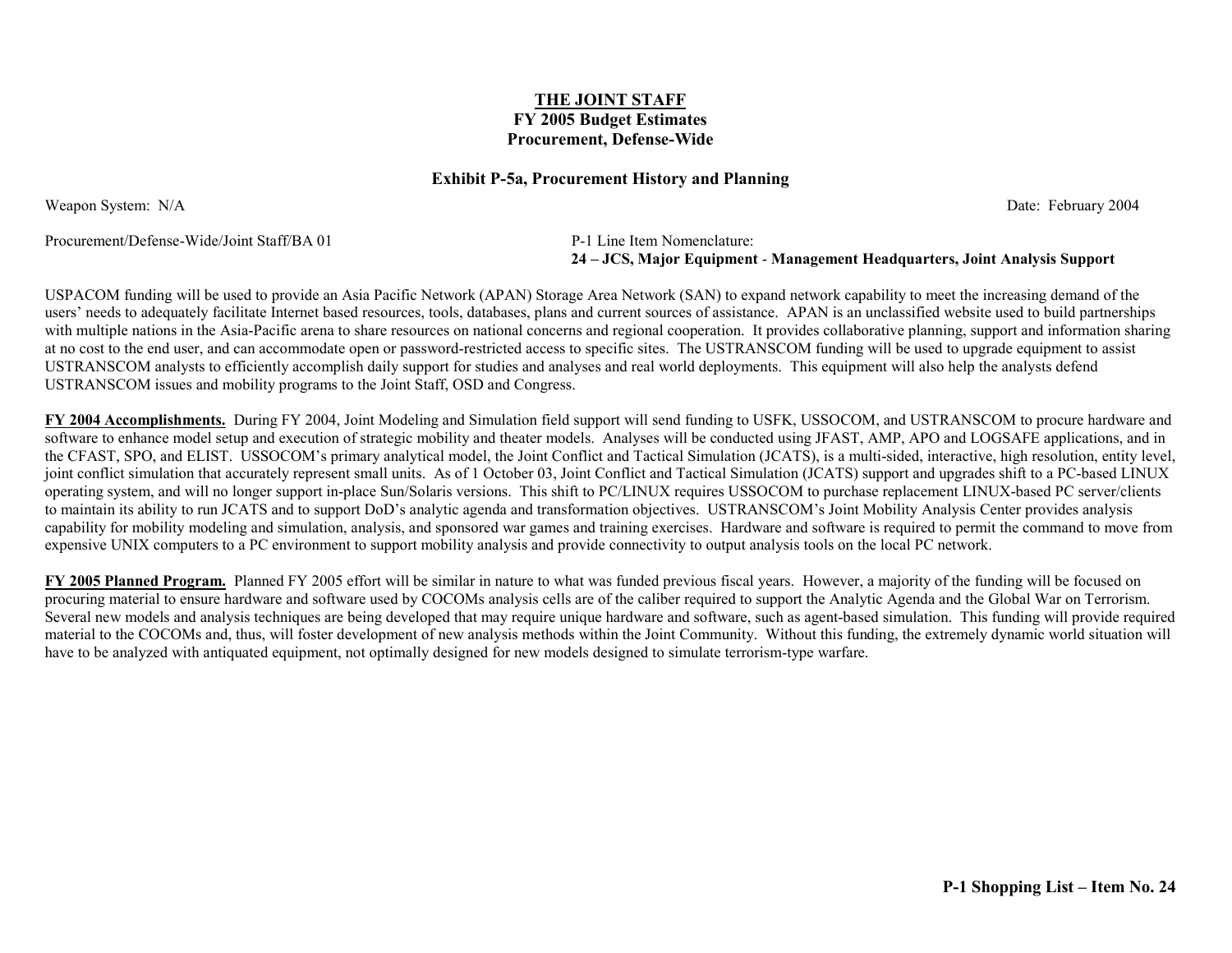#### **Exhibit P-5a, Procurement History and Planning**

Weapon System: N/A Date: February 2004

Procurement/Defense-Wide/Joint Staff/BA 01 P-1 Line Item Nomenclature:

# **24 – JCS, Major Equipment** - **Management Headquarters, Joint Analytical Suite**

#### (\$ in Millions)

| <b>WBS COST ELEMENTS</b> | Qty | Jnit<br>Cost | Location<br>of PCO | RFP<br><b>Issue Date</b> | <b>Contract</b><br>Method/Type | :\ontractor<br>Location | <b>Award Date</b> | Date of<br><b>First Delivery</b> | <b>Tech Data</b><br>Available | <b>Date Rev</b><br>Available |
|--------------------------|-----|--------------|--------------------|--------------------------|--------------------------------|-------------------------|-------------------|----------------------------------|-------------------------------|------------------------------|
| FY 2003 Grand Total      | N/A | .099         | √arious            | Various                  | Various                        | Various                 | Various           | Various                          | N/A                           | N/A                          |
| FY 2004 Grand Total      | N/A | .092         | Various            | Various                  | Various                        | Various                 | Various           | Various                          | N/A                           | N/A                          |
| FY 2005 Grand Total      | N/A | .086         | √arıous            | Various                  | Various                        | Various                 | Various           | Various                          | $\rm N/A$                     | N/A                          |

**Remarks.** The Joint Analytic Suite was developed as an integrated computing environment configured to support large-scale analyses and assessments, as well as, ad hoc research and analysis for one-time taskings and scenario excursions relating to assessments of joint force capabilities; analyses to assist Chairman of the Joint Chiefs of Staff in the development of recommendations to the Secretary of Defense regarding force planning; military assessments; tradeoff analyses between force effectiveness and alternative resource distributions; cost, program, and budget analyses; evaluations of effects of manpower policy and program issues on joint warfighting capability; analyses of joint force capabilities and requirements; developing joint modeling and simulation capability, as necessary; analyses of proposed force structures; and applying qualitative gaming and analysis methods involving participation by other Joint Staff Directorates, DoD agencies, foreign nations, other government organizations, and the private sector.

The Analytic Suite is a collection of networks supporting the analysis, modeling, and simulation efforts of the Joint Staff. FY 2000 upgrades of aging equipment reduce FY 2002 and FY 2003 requirements for the primary network; however, the off-site backup networks required purchases in support of data transfer and equipment upgrades in FY 2002 and 2003.

In FY 2004, UNIX Servers must be replaced. The last upgrade of our UNIX Server was in FY 1999, making the current systems nearly four years old. Ideally, life cycle management of UNIX Servers requires replenishment of equipment every three years. Failure to replenishment equipment will result in greatly diminished network services.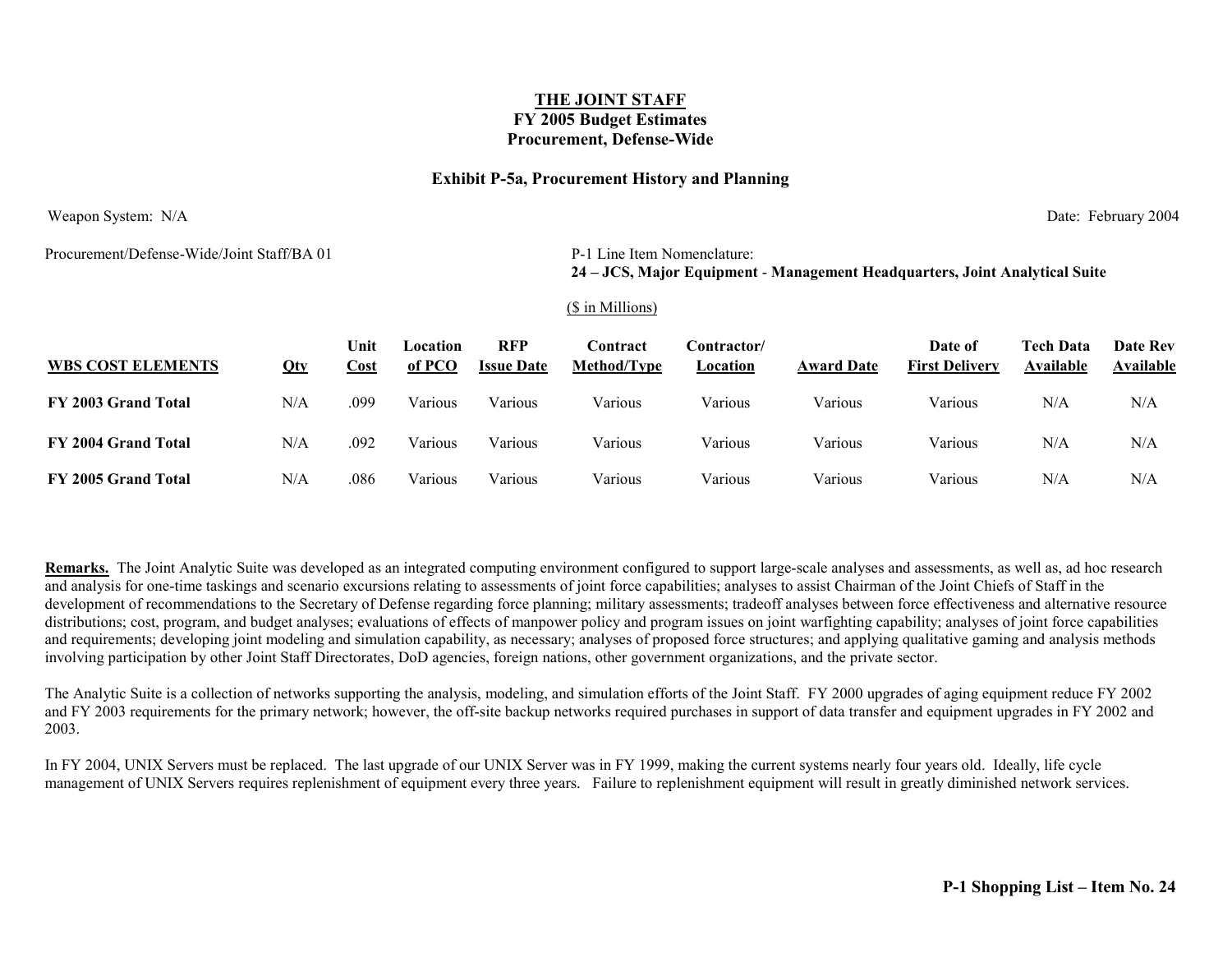#### **Exhibit P-5a, Procurement History and Planning**

Weapon System: N/A Date: February 2004

Procurement/Defense-Wide/Joint Staff/BA 01 P-1 Line Item Nomenclature:

**24 – JCS, Major Equipment** - **Management Headquarters, Joint Analytical Suite**

In FY 2005, tape libraries must be replaced. Current tape libraries are four years old and not upgradeable and limited inventory of spare parts. In addition, at least 21 of 64 PCs should be replaced to begin a 4-year life cycle management replacement plan. Last PCs were purchased in 2001. Also, five NT file servers are overdue for replacement. The lack of procurement funds from FY 2001 to FY 2005 has caused a significant lag in equipment replacement.

**FY 2003 Accomplishments.** Joint Staff purchased peripherals such as printers, data drives, batteries, CD R/W capability, back-up media and software to monitor and enhance performance of network.

**FY 2004 Planned Program.** Joint Staff will replace the UNIX servers and Uninterruptible Power Supply (UPS) system.

**FY 2005 Planned Program.** Joint Staff will replace the tape libraries, PCs and NT file servers.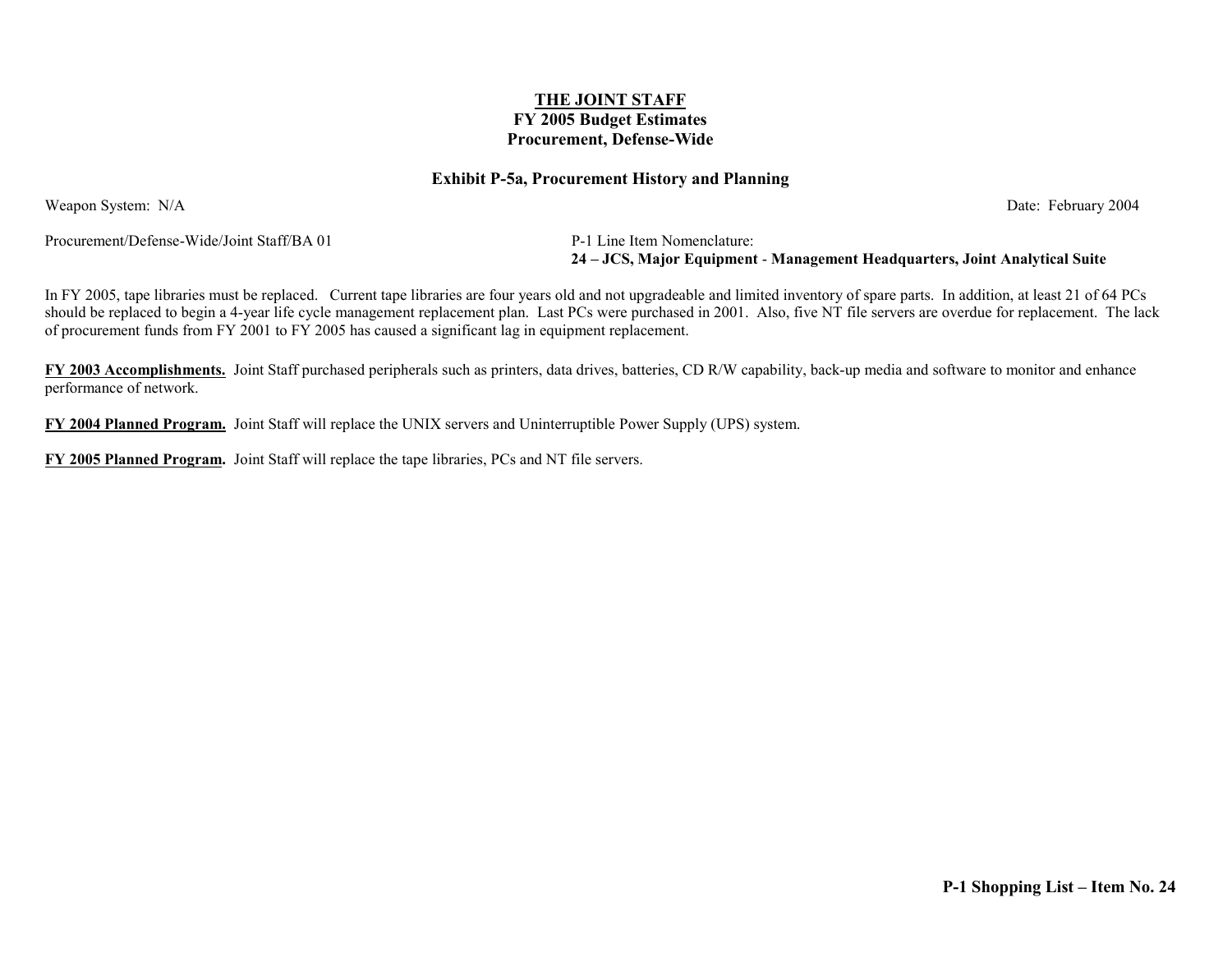### **Exhibit P-20, Requirements Study**

### Procurement/Defense-Wide/Joint Staff/BA 01 Date: February 2004

| Admin Leadtime: N/A                       | Prod Leadtime: N/A                                  |                     | (\$ in Millions)            |                | P-1 Line Item Nomenclature: 24 - JCS, Major Equipment |                       |         |                       |         |  |
|-------------------------------------------|-----------------------------------------------------|---------------------|-----------------------------|----------------|-------------------------------------------------------|-----------------------|---------|-----------------------|---------|--|
|                                           |                                                     |                     | <b>FY 2003</b>              | <b>FY 2004</b> | <b>FY 2005</b>                                        | <b>FY 2006</b>        | FY 2007 | <b>FY 2008</b>        | FY 2009 |  |
| <b>Quantity Budgeted</b>                  |                                                     |                     |                             |                |                                                       |                       |         |                       |         |  |
| Unit Cost                                 |                                                     |                     |                             |                |                                                       |                       |         |                       |         |  |
| <b>Total Cost</b>                         |                                                     |                     |                             |                |                                                       |                       |         |                       |         |  |
| <b>Asset Dynamics</b>                     |                                                     |                     |                             |                |                                                       |                       |         |                       |         |  |
| <b>Beginning Asset Position</b>           |                                                     |                     |                             |                |                                                       |                       |         |                       |         |  |
| Deliveries from all prior year funding    |                                                     |                     |                             |                |                                                       |                       |         |                       |         |  |
| Deliveries from CY funding                |                                                     |                     |                             |                |                                                       |                       |         |                       |         |  |
| Deliveries from BY1 funding               |                                                     |                     |                             |                |                                                       |                       |         |                       |         |  |
| Deliveries from BY2 funding               |                                                     |                     |                             |                |                                                       |                       |         |                       |         |  |
| Deliveries from subsequent years' funding |                                                     |                     |                             |                |                                                       |                       |         |                       |         |  |
| Other Gains                               |                                                     |                     |                             |                |                                                       |                       |         |                       |         |  |
| Combat Losses/Usage                       |                                                     |                     |                             |                |                                                       |                       |         |                       |         |  |
| Training Losses/Usage                     |                                                     |                     |                             |                |                                                       |                       |         |                       |         |  |
| Test Losses/Usage                         |                                                     |                     |                             |                |                                                       |                       |         |                       |         |  |
| Other Losses/Usage                        |                                                     |                     |                             |                |                                                       |                       |         |                       |         |  |
| Disposals/Retirements/Attritions/etc.     |                                                     |                     |                             |                |                                                       |                       |         |                       |         |  |
| <b>End of Year Asset Position</b>         |                                                     |                     |                             |                |                                                       |                       |         |                       |         |  |
|                                           | Inventory Objective or Current Authorized Allowance |                     |                             |                |                                                       |                       |         |                       |         |  |
| Inventory Objective:                      | <b>Actual Training</b>                              | Other than Training |                             | Disposals: N/A |                                                       | Vehicles Eligible for |         | Aircraft: N/A         |         |  |
|                                           | Expenditures: N/A                                   | Usage: N/A          | (Vehicles/Other)<br>PY thru |                | 2001 Replacement: 0<br>Vehicles Eligible for          |                       |         | TOAI:                 |         |  |
| Assets Rqd for Combat                     | PY thru                                             | PY thru             |                             |                |                                                       |                       |         | PAA:                  |         |  |
| Loads:                                    |                                                     |                     |                             |                |                                                       | 2002 Replacement: 0   |         | <b>TAI</b>            |         |  |
| WRM Rqmt:                                 | $PY-1$ :                                            | $PY-1$ :            | $PY-1$ :                    |                |                                                       | Vehicle Augment: 0    |         | <b>Attrition Res:</b> |         |  |
| Pipeline:                                 | $PY-2:$                                             | $PY-2$ :            | $PY-2$ :                    |                |                                                       |                       |         | <b>BAI</b>            |         |  |
| Other: 1                                  | $PY-3$ :                                            | $PY-3:$             | PY-3:                       |                |                                                       |                       |         | Inactive Inv:         |         |  |
| TOTAL:                                    |                                                     |                     |                             |                |                                                       |                       |         | Storage:              |         |  |

REMARKS: Asset documented above is the Chairman of the Joint Chiefs of Staff's vehicle; it was procured in FY 2003.

**P-1 Shopping List – Item No. 24**